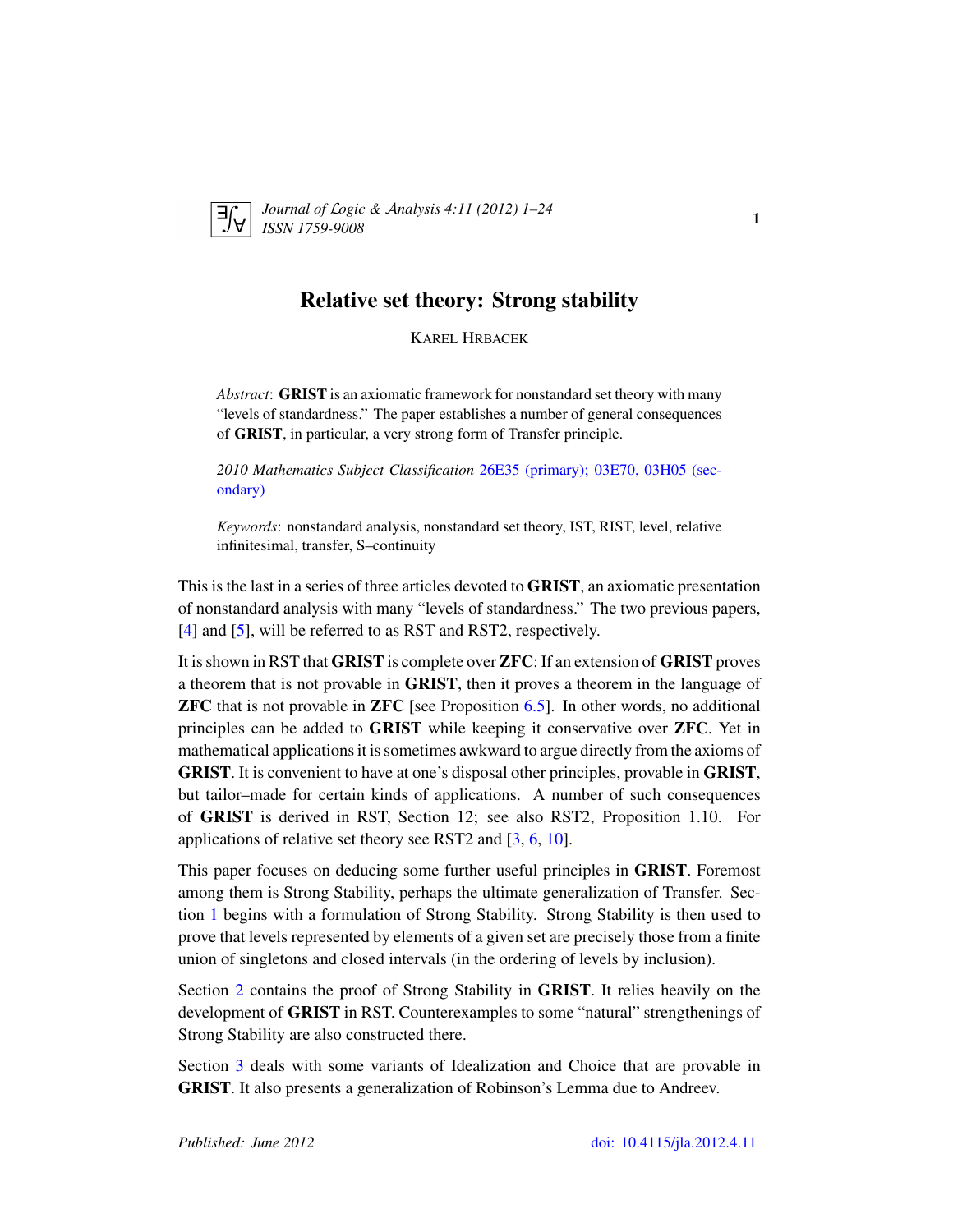In Section [4](#page-16-0) we complete the study of  $(V_1, V_2)$ –continuity initiated in RST2.

In GRIST, the ordering of levels is dense (and there is a coarsest level). Alternatively, one can postulate that levels are discretely ordered (each level has an immediate successor, and each but the coarsest level has an immediate predecessor). There are other possibilities, and weaker theories (**FRIST** [\[2\]](#page-23-5), Péraire's **RIST** [\[9\]](#page-23-6)) agnostic on the details of the ordering of levels. In Section [5](#page-18-0) we show that all these theories prove exactly the same *open* formulas (formulas where no quantification over levels occurs).

Finally, in Section [6](#page-20-0) we fill a gap in the proof of Proposition 6.10 in RST, and add a few easy but useful observations on GRIST that have not been made explicit in RST.

For convenient reference, the axioms of GRIST are listed below [see RST2, page 4]. In addition to ZFC, they are

Relativization *The conjunction of:* (o)  $(\forall \mathbf{U}, \mathbf{V})[(\forall x)(x \in \mathbf{U} \leftrightarrow x \in \mathbf{V}) \rightarrow \mathbf{U} = \mathbf{V}];$ (i) (∀*x*)(∃V)[*x* ∈ V ∧ (∀U)(*x* ∈ U → V ⊆ U)] (this uniquely determined level **V** is denoted **V**(*x*); **V**(·) := **V**(0) is the coarsest level); (ii) (∀V)[0 ∈ V ∧ (∃*x* ∈ V)(∀U)(*x* ∈ U → V ⊆ U)]; (iii)  $(\forall U, V)(U \subseteq V \lor V \subseteq U);$ (iv)  $(\forall U)(\exists V)(U \subset V);$ (v)  $(\forall U, V)(U \subset V \rightarrow (\exists W)(U \subset W \subset V).$ 

#### Transfer (*or* Stability)

*For all*  $\mathbf{U} \subseteq \mathbf{V}$  *and all*  $x_1, \ldots, x_k \in \mathbf{U}$ ,  $\mathcal{P}(x_1, \ldots, x_k; \mathbf{U}) \leftrightarrow \mathcal{P}(x_1, \ldots, x_k; \mathbf{V})$ .

### Standardization

*For all* **U** *and all*  $A, x_1, \ldots, x_k$ , *either* ( $\forall$ **V**)(**U**  $\subseteq$ **V**) *or there exist* **V**  $\subset$  **U** *and*  $B \in$  **V** *such that, for every* **W** *with*  $V \subseteq W \subset U$ *,* 

$$
(\forall y \in \mathbf{W})(y \in B \leftrightarrow y \in A \ \land \ \mathcal{P}(y, x_1, \dots, x_k; \mathbf{W})).
$$

### Idealization

*For all*  $\mathbf{U}, \mathbf{V}, A$  *such that*  $A \in \mathbf{U} \subset \mathbf{V}$ *, and all*  $x_1, \ldots, x_k$ *,*  $(\forall a \in \mathcal{P}^{\mathbf{fin}}A)(\forall \mathbf{W} \subset \mathbf{V})$  [ $a \in \mathbf{W} \rightarrow (\exists y)(\forall x \in a)\mathcal{P}(x, y, x_1, \dots, x_k; \mathbf{V})$ ] ↔  $(\exists y)(\forall x \in A)(\forall \mathbf{W} \subset \mathbf{V})[x \in \mathbf{W} \rightarrow \mathcal{P}(x, y, x_1, \dots, x_k; \mathbf{V})].$ 

### Granularity

For all 
$$
x_1, ..., x_k
$$
, if  $(\exists \mathbf{U}) \mathcal{P}(x_1, ..., x_k; \mathbf{U})$ , then  
\n $(\exists \mathbf{U}) [\mathcal{P}(x_1, ..., x_k; \mathbf{U}) \wedge (\forall \mathbf{V})(\mathbf{V} \subset \mathbf{U} \rightarrow \neg \mathcal{P}(x_1, ..., x_k; \mathbf{V}))].$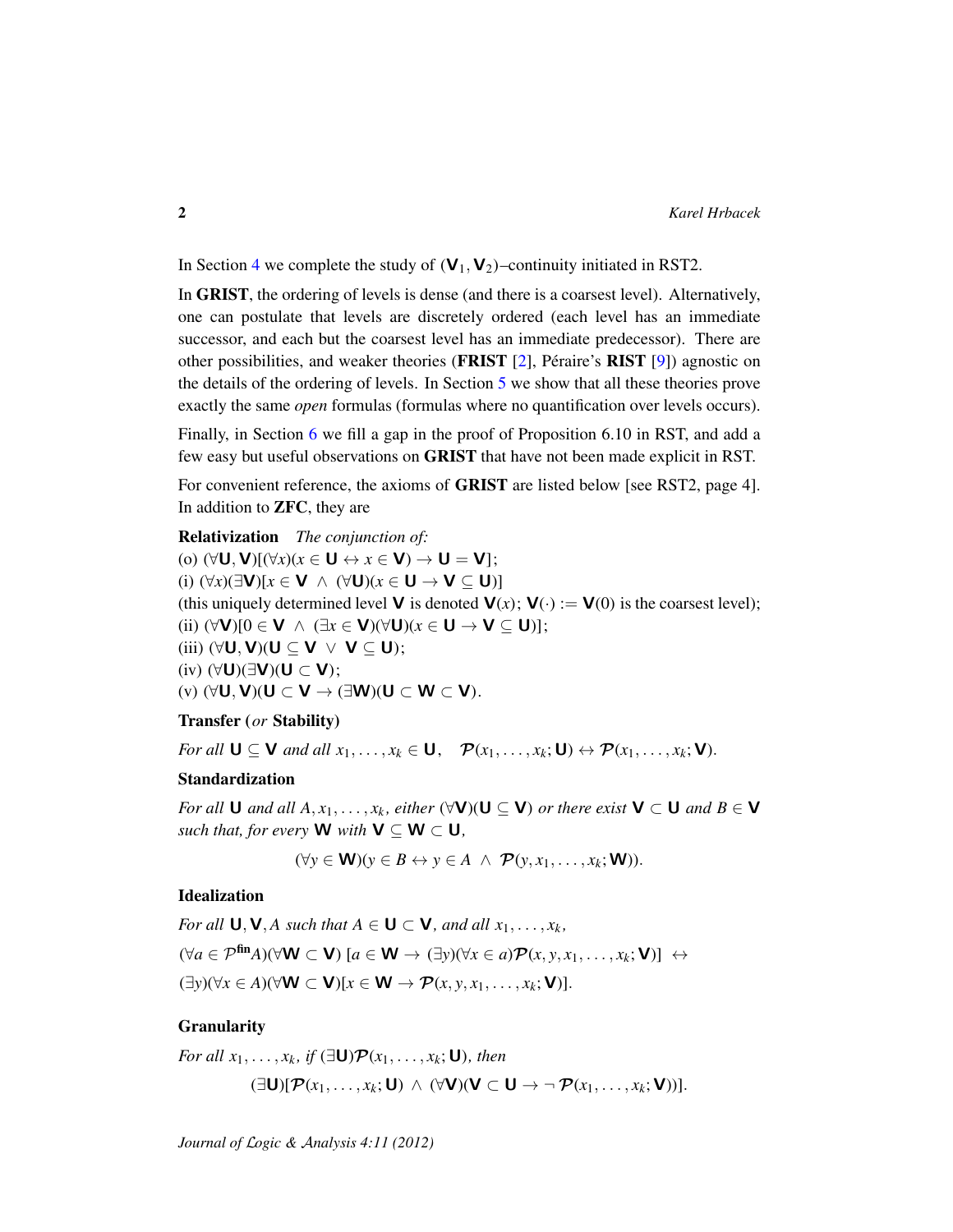# <span id="page-2-0"></span>1 Strong Stability and 'sets of levels'.

The key principle of GRIST is Transfer, also referred to as Stability:

*For all*  $V \subseteq V'$  *and all*  $x_1, \ldots, x_k \in V$ ,  $\mathcal{P}(x_1,\ldots,x_k;\mathbf{V})\leftrightarrow \mathcal{P}(x_1,\ldots,x_k;\mathbf{V}'),$ 

where  $\mathcal{P}(x_1, \ldots, x_k; \mathbf{V})$  is any **V**-formula, ie, a formula where all quantifiers over levels are of the form ( $\forall$ **W** ⊃ **V**) or ( $\exists$ **W** ⊃ **V**).

The most irksome limitation of Transfer is the restriction  $x_1, \ldots, x_k \in V$ ; but without it the principle fails as stated [consider  $V \subset V'$ ,  $x \in V' \setminus V$ , and the formula  $\mathcal{P}(x; V)$  :  $x \in V$ . The first step towards transgressing this limitation is made in the Local Transfer principle.

**Local Transfer** [RST2, Proposition 1.10 (6)]: *For any sets*  $x_{k+1}, \ldots, x_n$  *and any*  $\mathbf{V}_0$ *there is*  $V' \supset V_0$  *such that, for all*  $V_0 \subseteq V \subset V'$  *and all*  $x_1, \ldots, x_k \in V_0$ ,

$$
\boldsymbol{\mathcal{P}}(x_1,\ldots,x_k,x_{k+1},\ldots,x_n;\mathbf{V}_0)\leftrightarrow \boldsymbol{\mathcal{P}}(x_1,\ldots,x_k,x_{k+1},\ldots,x_n;\mathbf{V}).
$$

We also have

**Support Principle** [RST2, Proposition 1.10 (5)]: *Given a* **V**-formula  $\mathcal{P}(x_1, \ldots, x_k; \mathbf{V})$ *and sets*  $x_1, \ldots, x_k$ , there is a finite set  $\{v_0, v_1, \ldots, v_n\}$  such that  $\mathbf{V}(\cdot) = \mathbf{V}(v_0) \subset$ *and for all**i* **≤** *n**and all* **<b>V** *with*  $$  $[\mathbf{V}(v_i) \subset \mathbf{V}$  *if*  $i = n]$ ,

$$
\boldsymbol{\mathcal{P}}(x_1,\ldots,x_k;\mathbf{V}(v_i))\leftrightarrow\boldsymbol{\mathcal{P}}(x_1,\ldots,x_k;\mathbf{V})\leftrightarrow\neg\boldsymbol{\mathcal{P}}(x_1,\ldots,x_k;\mathbf{V}(v_{i+1})).
$$

In this section we formulate a principle (Strong Stability) that generalizes all of the above, and give an example that illustrates its use.

**Definition 1.1** (RST, Definition 8.3; see also RST, Proposition 8.6, and Section [2](#page-5-0) of this paper.) A set *L* is a **level set** if for all  $x, y \in L$ ,  $\mathbf{V}(x) = \mathbf{V}(y)$  implies  $x = y$ .

Level sets are finite, and the relation  $\subseteq$  defined on *L* by  $x \subseteq y \leftrightarrow V(x) \subseteq V(y)$  is a well-ordering. We always describe level sets in the increasing order by  $\sqsubseteq$ ; ie, if  $L = \{z_0, z_1, \ldots, z_\ell\}$  is a level set, then  $\mathbf{V}(z_0) \subset \mathbf{V}(z_1) \subset \ldots \subset \mathbf{V}(z_\ell)$ .

**Definition 1.2** Let *L* be a level set. We write  $V \cong_L V'$  if  $V \subseteq V(z) \leftrightarrow V' \subseteq V(z)$ and  $\mathbf{V}(z) \subseteq \mathbf{V} \leftrightarrow \mathbf{V}(z) \subseteq \mathbf{V}'$  hold for all  $z \in L$ .

In other words, if  $L = \{z_0, z_1, \ldots, z_\ell\}$ , then  $\mathbf{V} \cong_L \mathbf{V}'$  means that either  $\mathbf{V} = \mathbf{V}' = \mathbf{V}(z_j)$ for some  $j \leq \ell$ , or  $\mathbf{V}, \mathbf{V}' \subset \mathbf{V}(z_0)$ , or  $\mathbf{V}(z_j) \subset \mathbf{V}, \mathbf{V}' \subset \mathbf{V}(z_{j+1})$  for some  $j < \ell$ , or  $\mathbf{V}(z_\ell) \subset \mathbf{V}, \mathbf{V}'$ . Thus  $\cong_L$  classifies all levels into  $2\ell + 3$  classes.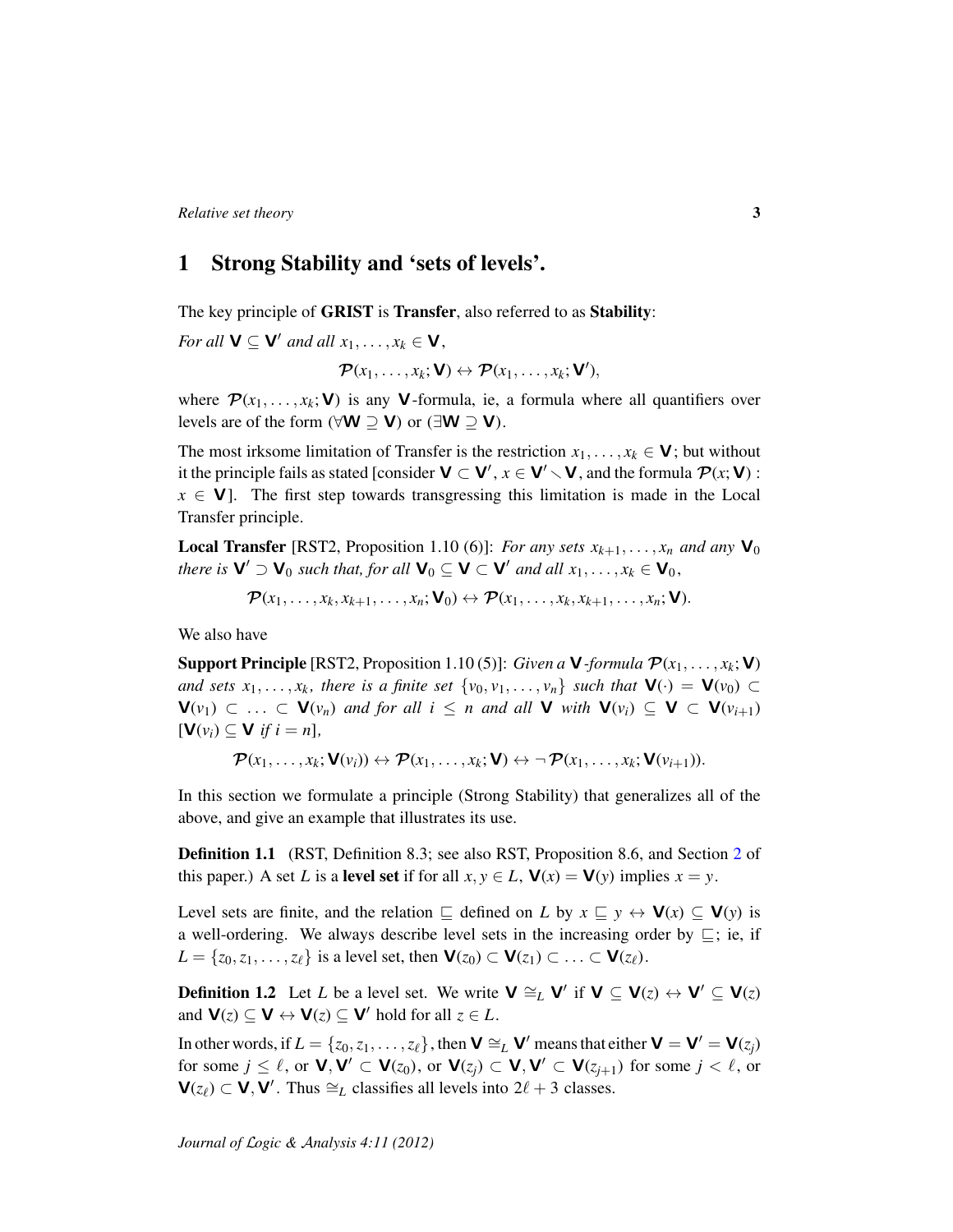Recall [RST2, page 4] that  $\mathcal{P}(x_1,\ldots,x_k,y_1,\ldots,y_\ell; \mathsf{V},\mathsf{V}_1,\ldots,\mathsf{V}_n)$  denotes a formula of the language of GRIST where all quantifiers over levels are of the form ( $\forall W \supseteq V$ ) or ( $\exists W \supseteq V$ ). For brevity, we often write  $\bar{x}$  and  $\bar{y}$  for the sequences  $x_1, \ldots, x_k$  and  $y_1, \ldots, y_\ell$ , respectively. Then  $\langle \bar{x} \rangle$  denotes  $\langle x_1, \ldots, x_k \rangle$ , etc.

**STRONG STABILITY:** Given  $y_1, \ldots, y_\ell$ , there is a level set L such that if  $V \subset V_1$ ,  $\mathbf{V} \subset \mathbf{V}'_1$  and  $\mathbf{V}_1 \cong_L \mathbf{V}'_1$ , then

$$
(\forall\, \overline{x}\in \textbf{V})(\textbf{\textit{P}}(\overline{x},\overline{y};\textbf{V},\textbf{V}_1)\leftrightarrow \textbf{\textit{P}}(\overline{x},\overline{y};\textbf{V},\textbf{V}_1')).
$$

The proof is postponed until Section [2,](#page-5-0) where also a stronger version, for several levels simultaneously, can be found. Here we give a simple example of an application of this principle. We show that every "set of levels" is a finite union of singletons and closed intervals in the linear ordering of levels by  $\subseteq$ .

<span id="page-3-0"></span>**Theorem 1.3** For every  $X \neq \emptyset$  there exist level sets  $L = \{\alpha_0, \dots, \alpha_n\}$  and  $L' =$  $\{\alpha'_0, \ldots, \alpha'_n\}$  such that  $\mathbf{V}(\alpha_i) \subseteq \mathbf{V}(\alpha'_i)$  for all  $i \leq n$ ,  $\mathbf{V}(\alpha'_i) \subset \mathbf{V}(\alpha_{i+1})$  for all  $i < n$ , and

$$
(1) \qquad (\forall x \in X)(\exists i \leq n)(\mathbf{V}(\alpha_i) \subseteq \mathbf{V}(x) \subseteq \mathbf{V}(\alpha'_i)),
$$

$$
(2) \qquad (\forall \mathbf{V})(\forall i \leq n)[\mathbf{V}(\alpha_{i}) \subseteq \mathbf{V} \subseteq \mathbf{V}(\alpha'_{i}) \rightarrow (\exists x \in X)(\mathbf{V}(x) = \mathbf{V})]
$$

if *X* is finite. If *X* is infinite, (1) and (2) hold with  $\mathbf{V}(\alpha_n) \subseteq \mathbf{V}(x) \subseteq \mathbf{V}(\alpha'_n)$  and  $\mathbf{V}(\alpha_n) \subseteq \mathbf{V} \subseteq \mathbf{V}(\alpha'_n)$  replaced by  $\mathbf{V}(\alpha_n) \subseteq \mathbf{V}(x)$  and  $\mathbf{V}(\alpha_n) \subseteq \mathbf{V}$ , respectively.

<span id="page-3-1"></span>**Lemma 1.4** If  $\mathbf{V}(\alpha) \subset \mathbf{V}(\alpha')$  and  $(\exists x \in X)(\mathbf{V}(x) = \mathbf{V})$  holds for all  $\mathbf{V}$  such that  $\mathsf{V}(\alpha) \subset \mathsf{V} \subset \mathsf{V}(\alpha')$ , then also

- (A)  $(\exists x \in X)(\mathbf{V}(x) = \mathbf{V}(\alpha))$  and
- (B)  $(\exists x \in X)(\mathbf{V}(x) = \mathbf{V}(\alpha')).$

**Proof** (B) Let *a* be a finite set,  $V(a) \subset V(\alpha')$ . Fix V such that  $V(a)$ ,  $V(\alpha) \subset V \subset$  $V(\alpha')$  and  $x \in X$  such that  $V(x) = V$ . By RST2, Proposition 1.10 (13),  $y \in a$  implies  $y \in V(a)$ , so  $y \neq x$ . Hence  $(\forall^{fin}a)[V(a) \subset V(\alpha') \rightarrow (\exists x \in V(\alpha'))(\forall y \in a)(x \in$  $X \wedge y \neq x$ ]. By **GRIST** Idealization we obtain  $x \in X$ ,  $x \in V(\alpha')$ , such that  $y \neq x$ holds for all  $y \in X$  with  $\mathbf{V}(y) \subset \mathbf{V}(\alpha')$ . Then  $x \in X$  and  $\mathbf{V}(x) = \mathbf{V}(\alpha')$ .

(A) If  $\mathbf{V}(\alpha) = \mathbf{V}(\cdot)$  [the coarsest level], consider the statement

$$
\mathcal{P}(X; \mathbf{V}): (\exists x \in X)(x \in \mathbf{V}).
$$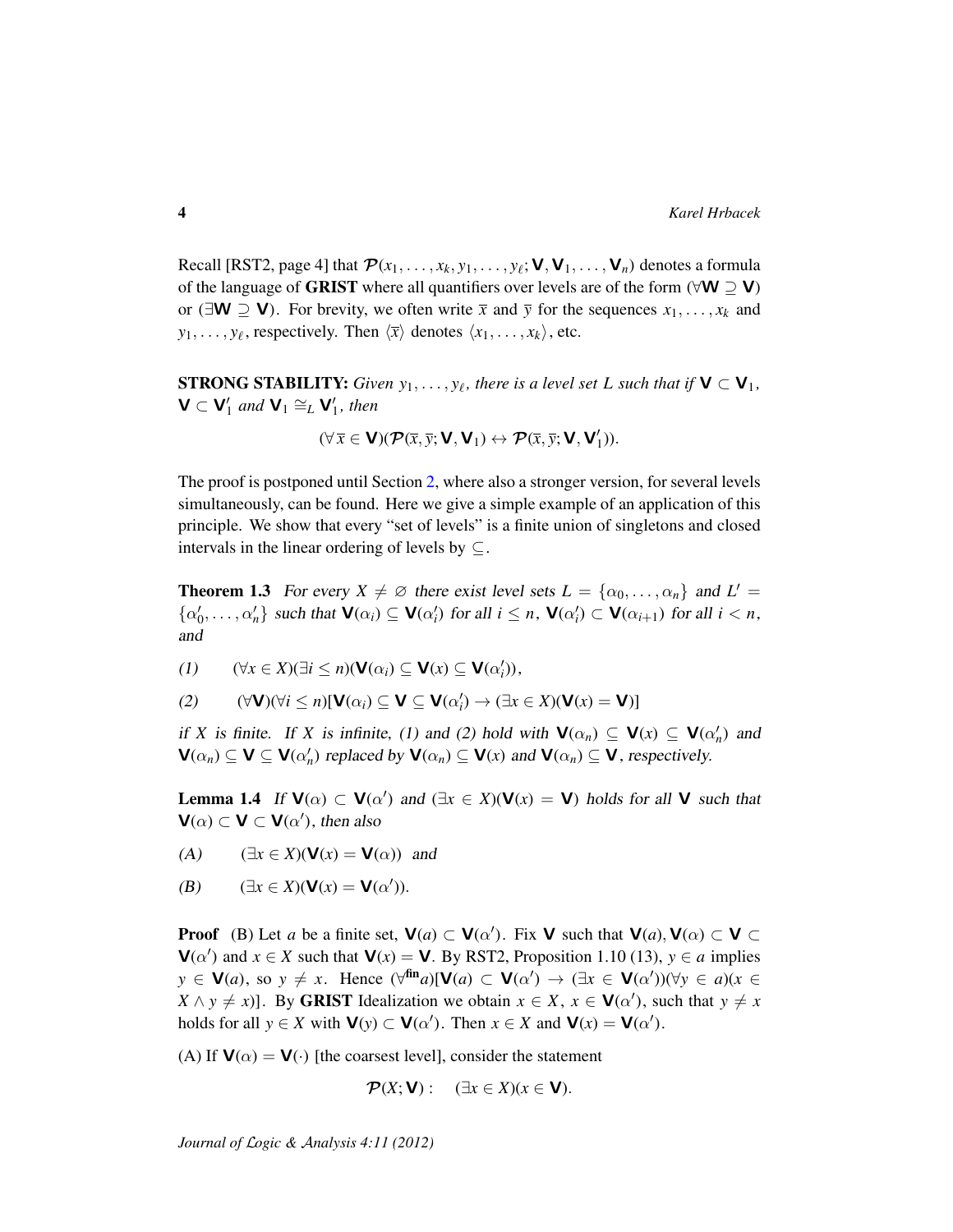$\mathcal{P}(X; V)$  holds for all V such that  $V(\cdot) \subset V \subset V(\alpha')$ , by the assumption. By Granularity, there is a coarsest level **V** for which  $\mathcal{P}(X; V)$  holds. From density of levels [Relativization (v)] we conclude that  $\mathcal{P}(X; V(\cdot))$ : ( $\exists x \in X$ )( $x \in V(\cdot)$ ) holds.

If  $V(\cdot) \subset V(\alpha)$  and for every  $V \subset V(\alpha)$  there is  $x \in X$  such that  $V \subseteq V(x) \subset V(\alpha)$ , the argument in the proof of (B) [with  $V(\cdot)$  in place of  $V(\alpha)$  and  $V(\alpha)$  in place of  $\mathbf{V}(\alpha')$ ] shows that  $(\exists x \in X)(\mathbf{V}(x) = \mathbf{V}(\alpha))$ .

It remains to consider the case when there is a  $V \subset V(\alpha)$  such that  $\neg(\exists x \in X)(V \subseteq$  $V(x) \subset V(\alpha)$ ). Fix such  $V =: \overline{V}$ . For every finite *a* with  $V(a) \subset \overline{V}$  there is  $Y \in \overline{V}$ , *Y* finite, such that  $(\forall x \in a)(x \in X \rightarrow x \in Y)$  [let *Y* := *a*]. By **GRIST** Idealization, there is a finite  $Y \in \overline{V}$  such that  $(\forall x \in X)(V(x) \subset \overline{V} \rightarrow x \in Y)$ . Let  $Z := X \setminus Y$  and note that  $(\forall x)(x \in Z \leftrightarrow x \in X \land \mathbf{V}(\alpha) \subseteq \mathbf{V}(x))$  [*Y*  $\in \mathbf{\overline{V}}$  is finite, so  $x \in Y \rightarrow x \in \mathbf{\overline{V}}$ , by RST2, Proposition 1.10 (13)]. As in the proof of the  $V(\alpha) = V(\cdot)$  case, we consider

$$
\mathcal{P}(Z; \mathbf{V}): (\exists x \in Z)(x \in \mathbf{V}).
$$

We observe that  $\mathcal{P}(Z; V) \leftrightarrow \mathcal{P}(X; V)$  for  $V \supseteq V(\alpha)$ , and hence  $\mathcal{P}(Z; V)$  holds for all **V** such that  $\mathbf{V}(\alpha) \subset \mathbf{V} \subset \mathbf{V}(\alpha')$ . Also,  $\mathcal{P}(Z; \mathbf{V})$  fails for  $\mathbf{V} \subset \mathbf{V}(\alpha)$ . By Granularity,  $\mathcal{P}(Z; \mathbf{V}(\alpha))$  holds. Hence  $(\exists x \in Z)(x \in \mathbf{V}(\alpha))$ ; as  $x \in Z \rightarrow \mathbf{V}(x) \supseteq \mathbf{V}(\alpha)$ , we have  $x \in Z \subseteq X$  and  $\mathbf{V}(x) = \mathbf{V}(\alpha)$ .  $\Box$ 

**Proof of Theorem [1.3](#page-3-0)** We apply Strong Stability to the statement

 $\mathcal{P}(X; \mathbf{V}(\cdot), \mathbf{V}):$  ( $\exists x \in X$ )( $\mathbf{V}(x) = \mathbf{V}$ )

[in detail:  $(\exists x \in X)(\forall \mathbf{W} \supseteq \mathbf{V}(\cdot))(x \in \mathbf{W} \leftrightarrow \mathbf{V} \subseteq \mathbf{W})$ ] and obtain a level set *M* =  $\{\gamma_0,\ldots,\gamma_k\}$  such that, wlog,  $\mathbf{V}(\gamma_0) = \mathbf{V}(\cdot)$  and for all  $i \leq k$ ,  $\mathbf{V}(\gamma_i) \subset \mathbf{V}, \mathbf{V}' \subset \mathbf{V}(\gamma_{i+1})$  $[\mathbf{V}(\gamma_i) \subset \mathbf{V}, \mathbf{V}'$  if  $i = k]$  implies  $\mathcal{P}(X; \mathbf{V}(\cdot), \mathbf{V}) \leftrightarrow \mathcal{P}(X; \mathbf{V}(\cdot), \mathbf{V}')$ . By Lemma [1.4,](#page-3-1) if  $\mathcal{P}(X; V(\cdot), V)$  holds for all  $V(\gamma_i) \subset V \subset V(\gamma_{i+1})$ , then also  $\mathcal{P}(X; V(\cdot), V(\gamma_i))$  and  $\mathcal{P}(X; V(\cdot), V(\gamma_{i+1}))$  hold. By Proposition [6.4](#page-21-0) proved in Section [6](#page-20-0) and Examples (2) and (3) that precede it, the sets  $\{z \in M : (\exists x \in X)(\mathbf{V}(x) = \mathbf{V}(z))\}$  and  $\{z \in M :$  $(\forall V)[V \supset V(z) \rightarrow (\exists x \in X)(V(z) \subset V(x) \subseteq V)]$ } exist. From these sets one easily obtains the sets  $L$  and  $L'$  as in the Theorem, by amalgamating adjacent intervals when necessary.  $\Box$ 

By RST2, Proposition 2.15, the level sets  $L$  and  $L'$  can be taken to be sets of natural numbers:  $L = \{k_0, \ldots, k_n\}$  and  $L' = \{k'_0, \ldots, k'_n\}$ , with  $\mathbf{V}(k_i) \subseteq \mathbf{V}(k'_i)$  for all  $i \leq n$ and  $\mathbf{V}(k_i') \subset \mathbf{V}(k_{i+1})$  for all  $i < n$ . We can assume that  $\mathbf{V}(k_i) = \mathbf{V}(k_i')$  implies  $k_i = k'_i$ . [ $\{k_i : \mathbf{V}(k_i) = \mathbf{V}(k'_i)\}$  is a set, again by Proposition [6.4,](#page-21-0) because the formula  $(\exists i \leq n)(z = k_i \land z \sqsubseteq k'_i \land k'_i \sqsubseteq z)$  is stable in *z*.]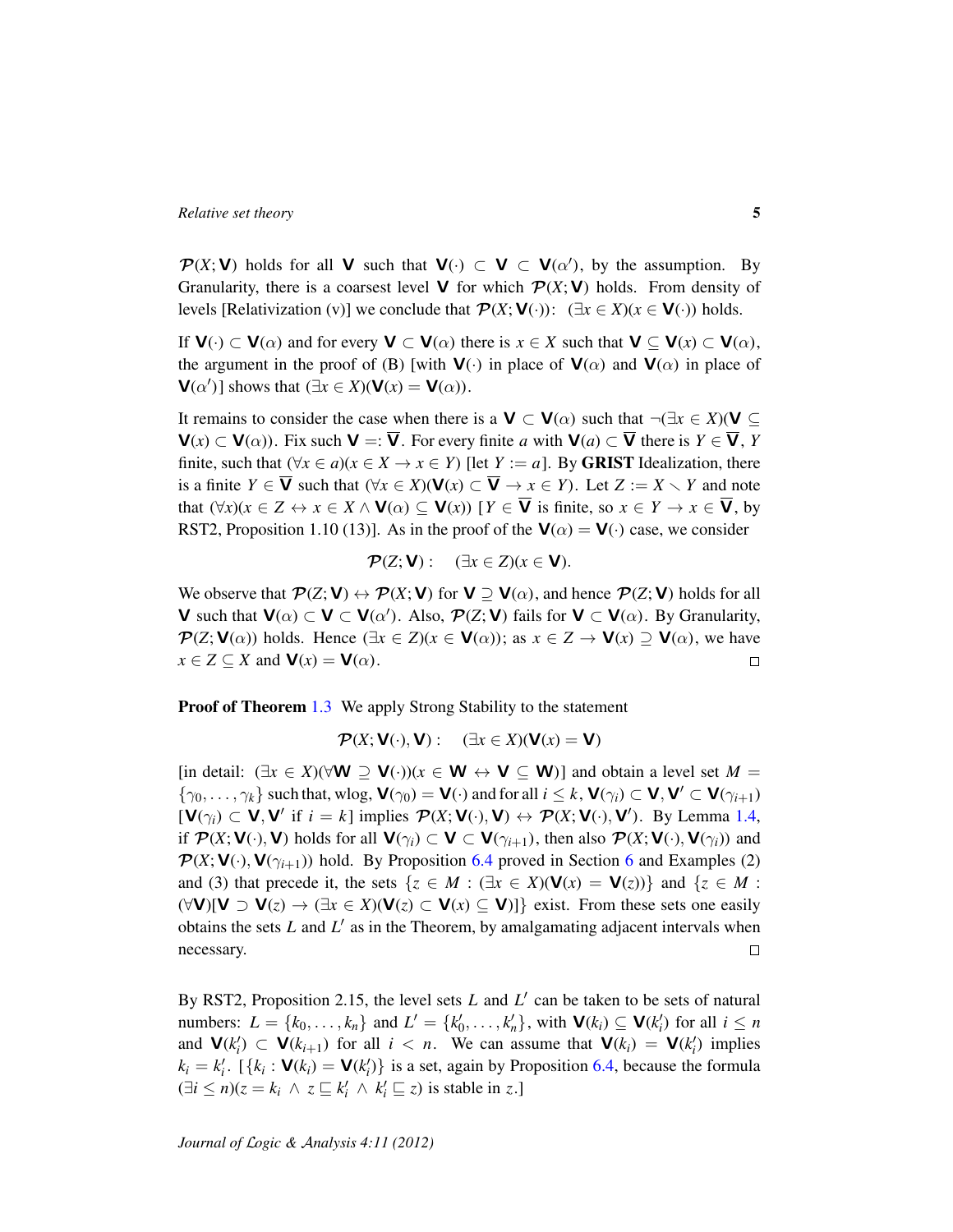Let  $[k, k'] := \{i \in \mathbb{N} : k \le i \le k'\}$  and  $[k, \infty) := \{i \in \mathbb{N} : k \le i\}$ . We define  $S' := \bigcup_{i < n}[k_i, k'_i]$  and  $S := S' \cup [k_n, k'_n]$  if X is finite;  $S := S' \cup [k_n, \infty)$  if X is infinite. Then

$$
(\forall x \in X)(\exists i \in S)(\mathbf{V}(x) = \mathbf{V}(i))
$$
 and  $(\forall i \in S)(\exists x \in X)(\mathbf{V}(x) = \mathbf{V}(i)).$ 

In the terminology introduced on page 12, every set is level–equivalent to a finite union of singletons and closed intervals on N.

# <span id="page-5-0"></span>2 Proof of Strong Stability in GRIST.

This section relies heavily on the development of GRIST as given in RST. For this reason, it is convenient here to work with the original formulation of GRIST in terms of  $\Box$ , rather than use the language of levels (GRIST<sup> $\heartsuit$ </sup>) introduced in RST2.

In the  $\in \subset \subset \subset$ –language, *L* is a level set if for all  $x, y \in L$ ,  $x \boxminus y$  implies  $x = y$ . We recall that  $x \boxminus y$  is shorthand for  $x \subseteq y \land y \subseteq x$ .

We write  $\alpha \cong_L \beta$  if  $\alpha \sqsubseteq \gamma \leftrightarrow \beta \sqsubseteq \gamma$  and  $\gamma \sqsubseteq \alpha \leftrightarrow \gamma \sqsubseteq \beta$  hold for all  $\gamma \in L$ .

In other words, if  $L = \{\gamma_0, \gamma_1, \dots, \gamma_\ell\}$ , then  $\alpha \cong_L \beta$  means that either  $\alpha \boxminus \beta \boxminus \gamma_j$  for some  $j \leq \ell$ , or  $\alpha, \beta \sqsubset \gamma_0$ , or  $\gamma_i \sqsubset \alpha, \beta \sqsubset \gamma_{i+1}$  for some  $j < \ell$ , or  $\gamma_\ell \sqsubset \alpha, \beta$ .

 $\mathcal{P}(x_1, \ldots, x_k, y_1, \ldots, y_\ell; z_1, \ldots, z_n)$  denotes a formula of the  $\in \text{-}\underline{\square}$ -language where the variables  $z_1, \ldots, z_n$  appear only in the scope of  $\subseteq$  [RST, Definition 12.25].

The Strong Stability principle in this language goes as follows [we recall that  $\mathcal{S}_{\alpha}$  :=  $\{x : x \sqsubseteq \alpha\}$ , and  $\mathcal{P}^{\alpha}$  is the formula obtained from  $\mathcal P$  by replacing every occurrence of  $\subseteq$  with  $\subseteq_{\alpha}$ , defined by  $x \subseteq_{\alpha} y \leftrightarrow x \subseteq y \lor x \subseteq \alpha$ .

<span id="page-5-1"></span>**Theorem 2.1** (Strong Stability) Given  $y_1, \ldots, y_\ell$ , there is a level set *L*, independent of  $\mathcal P$ , such that if  $\alpha \sqsubset \beta$ ,  $\alpha \sqsubset \beta'$  and  $\beta \cong_L \beta'$ , then

$$
(\forall \overline{x} \in \mathbb{S}_{\alpha})(\mathcal{P}^{\alpha}(\overline{x}, \overline{y}; \beta) \leftrightarrow \mathcal{P}^{\alpha}(\overline{x}, \overline{y}; \beta')).
$$

One can take  $L = \text{ran } \vec{u}$  where  $\vec{u}$  is a pedigree for  $\langle \bar{y} \rangle$  over some  $A \in \mathcal{S}_0$ . The notion of pedigree is the key technical tool for detailed study of GRIST. Roughly speaking, types of objects in the universe of GRIST are described by stratified ultrafilters. Pedigrees are finite sequences of stratified ultrafilters that describe, level by level, how the object realizes its type. We state the definitions of these concepts here for convenience [see RST, Sections 9 and 10].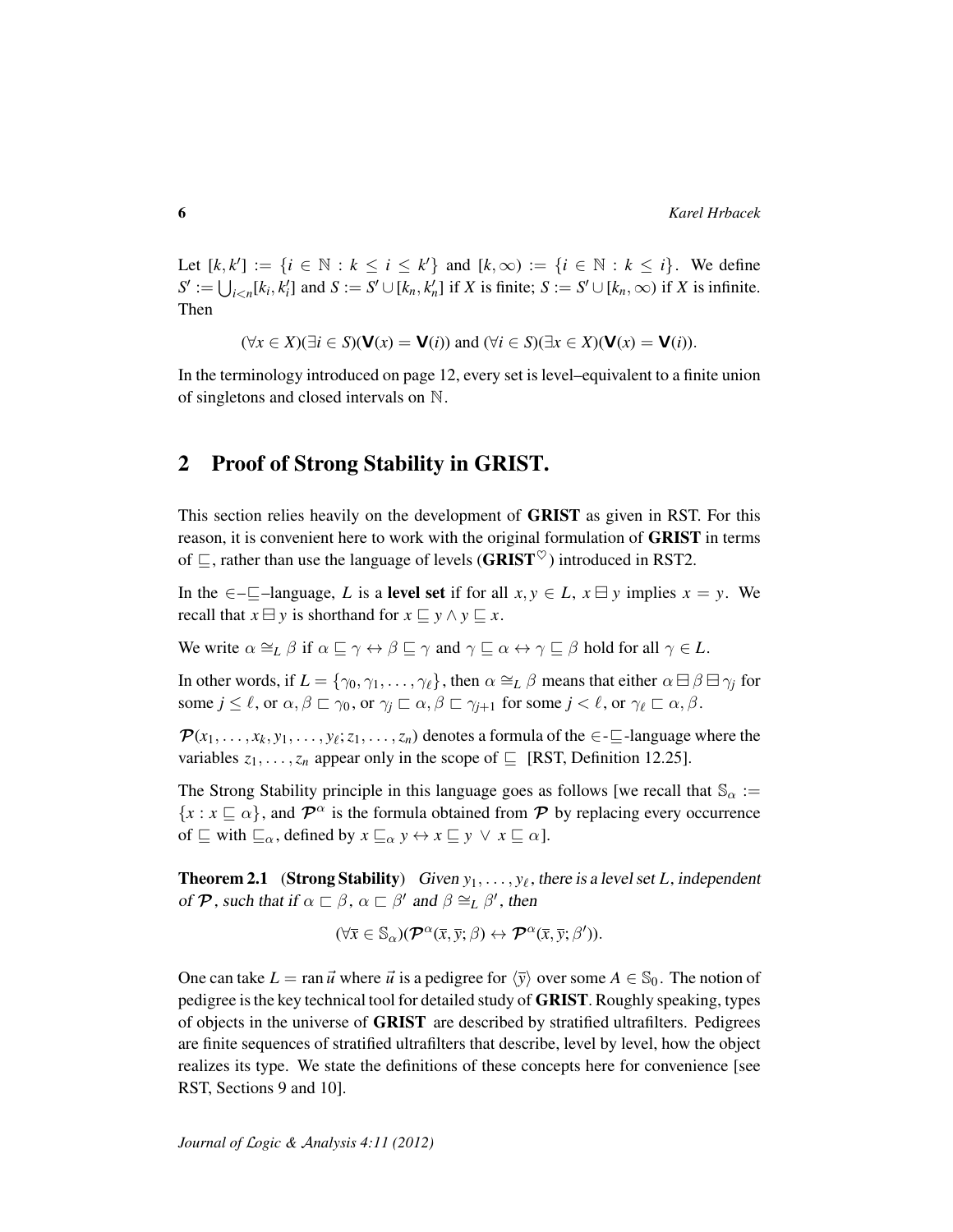We recall that  $\beta X$  is the set of all ultrafilters over *X* (the Stone-Cech space over *X*), and  $U \sim V$  means that  $U \cap V$  is an ultrafilter. For an arbitrary nonempty set A we define by recursion on ordinals:

(0)  $\beta_0 A := A$ .

(1) For  $\xi > 0$ ,  $\beta_{\leq \xi}A := \bigcup_{\eta \leq \xi} \beta_{\eta}A$  and  $\beta_{\xi}A := \beta_{\leq \xi}A \cup \{U \in \beta(\beta_{\leq \xi}A) : U$  is nonprincipal and  $\beta_{\leq \eta} A \notin U$  for any  $\eta \leq \xi$  =  $\beta_{\leq \xi} A \cup \{U \in \beta(\beta_{\leq \xi} A) : U$  is nonprincipal and there is no  $V \in \beta_{\leq \xi}A$  such that  $U \sim V$ .

Elements of  $\beta_{\infty}A := \bigcup_{\xi \in \mathbb{O}n} \beta_{\xi}A$  are called **stratified ultrafilters over** *A*. For  $U \in \beta_{\infty}A$  we let Dom  $U = A$ . As usual, the recursive definition assigns to each stratified ultrafilter an ordinal rank. Stratified ultrafilters of rank 1 are the nonprincipal ultrafilters over *A*; stratified ultrafilters of rank 2 are the nonprincipal ultrafilters over β*A* that concentrate on nonprincipal ultrafilters over *A* [ie, such that  $(βA \setminus A) \in U$ ], and so on.

Let  $x \in A \in \mathbb{S}_{\alpha}$ . An  $\alpha$ -**pedigree for** x **over** A is a sequence  $\vec{u} = \langle u_n : n \le \nu \rangle$  where  $\nu \in \omega$  and

(i) every *u<sub>n</sub>* is a stratified ultrafilter over *A* [ie,  $u_n \in \beta_{\infty}A$ ];

(ii)  $u_0 \sqsubseteq \alpha$ ;  $u_\nu = x$ ;

(iii)  $\alpha \sqsubset u_1 \wedge (\forall n, m) (1 \leq n < m \leq \nu \rightarrow u_n \sqsubset u_m);$ 

(iv)  $(\forall z \sqsubset u_{n+1})(z \in u_n \rightarrow u_{n+1} \in z)$ , for all  $n < \nu$ .

The ultrafilter  $u_0$  is called the  $\alpha$ -type of *x* over *A* and denoted  $\text{tp}_\alpha(x; A)$ . We also use  $\vec{u}^+ := \langle u_n : 0 < n \leq \nu \rangle$ . We write  $x \mathsf{M}_{\alpha} U$  as shorthand for: "There exists a [good; see Proposition [2.7\]](#page-9-0)  $\alpha$ -pedigree  $\vec{u} = \langle u_n : n \le \nu \rangle$  for *x* over some  $A \in \mathbb{S}_{\alpha}$  such that  $U = u_0$ ," and note that *U* is then an  $\alpha$ -type of *x*. **Pedigree** and **type** mean 0-pedigree and 0-type, respectively.

We also recall that, for  $a \in A$  and  $U \in \beta_{\xi}B$ ,  $U_a \in \beta_{\xi}(A \times B)$  is the unique stratified ultrafilter such that  $\overline{\pi_1}(U_a) = a$  and  $\overline{\pi_2}(U_a) = U$  [RST, Proposition 9.7].

The main technical result needed for the proof of Theorem [2.1](#page-5-1) is the following proposition.

<span id="page-6-0"></span>**Proposition 2.2** Let  $\vec{u} = \langle u_0, u_1, \dots, u_i, u_{i+1}, \dots, u_{\nu} \rangle$  be a pedigree for  $a \in A \in \mathbb{S}_0$ over *A*, and let  $V, B \in \mathbb{S}_0$ ,  $V \in \beta_1 B \setminus \beta_0 B$ . Let  $u_i \sqsubset \beta \sqsubset u_{i+1}$  [ $u_{\nu} \sqsubset \beta$  if  $i = \nu$ ], and let  $b \boxminus \beta$  be such that  $bM_0V$  [ie, *b* has the pedigree  $\langle V, b \rangle$  over *B*; see RST, Proposition 12.15]. Then the pedigree  $\vec{v}$  for  $\langle b, a \rangle$  over  $B \times A$  has the form

$$
\langle v_0,\ldots,v_m,(u_i)_b,(u_{i+1})_b,\ldots,(u_\nu)_b\rangle
$$

where  $v_m = u_i^{\bowtie} V$  is defined in Proposition [2.4](#page-7-0) below, and  $v_0, \ldots, v_m$  are independent of the choice of β and *b*.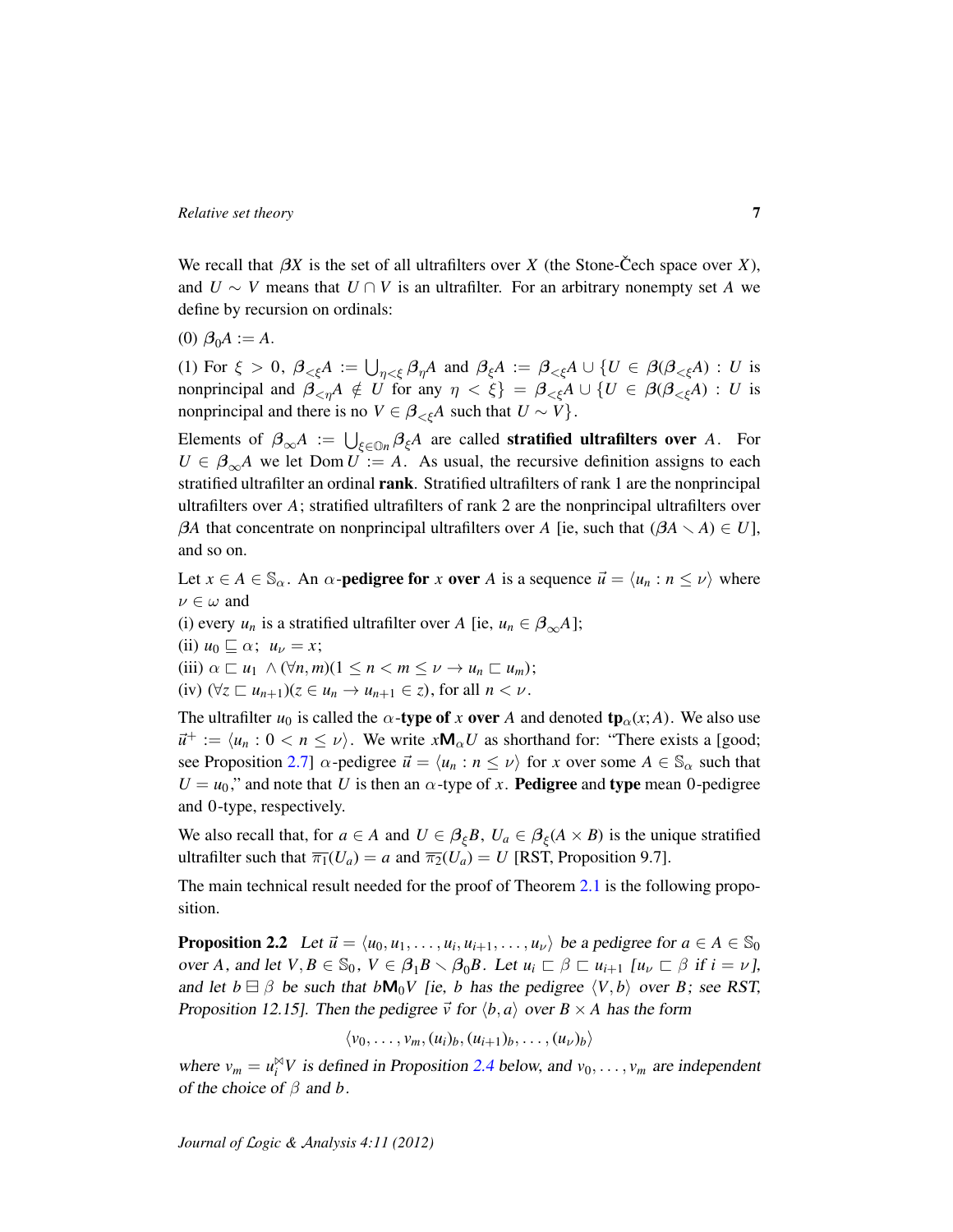Proposition [2.2](#page-6-0) shows how to extend a pedigree for a set *a* to a pedigree that also "fixes" a particular level  $\beta$ . The proof requires two lemmas.

<span id="page-7-1"></span>**Lemma 2.3**  $\langle (u_i)_b, (u_{i+1})_b, \dots, (u_{\nu})_b \rangle$  is the  $\beta$ -pedigree for  $\langle b, a \rangle$  over  $B \times A$ .

**Proof** Let  $f : A \rightarrow B \times A$  be defined by  $f(x) = \langle b, x \rangle$ . By RST, Theorem 10.10 [see also RST, Proposition 10.14], the range of the  $\beta$ -pedigree for  $\langle b, a \rangle$  is  ${\{\overline{f}(u_i), \overline{f}(u_{i+1}), \ldots, \overline{f}(u_{\nu})\}}$ . We prove that  $\overline{\pi_1}(\overline{f}(u_j)) = b$  and  $\overline{\pi_2}(\overline{f}(u_j)) = u_j$ , for all  $i \le j \le \nu$ . We begin with noticing that  $\pi_1(f(x)) = b$  and  $\pi_2(f(x)) = x$ . It is easily verified, from RST, Definition 9.3, that  $\overline{k_b}(u) = b$  for all  $u \in \beta_{\infty}A$ , where  $k_b : A \to B$ is the constant function with value *b*. From this and RST, Proposition 9.4, we get  $\overline{\pi_1}(f(u_j)) = \pi_1 \circ f(u_j) = k_b(u_j) = b$  and  $\overline{\pi_2}(f(u_j)) = \pi_2 \circ f(u_j) = Id_A(u_j) = u_j$ .

From the uniqueness in RST, Proposition 9.7, it follows that  $\bar{f}(u_i) = (u_i)_b$ . Finally, we notice that  $(u_j)_b \boxminus_\beta u_j$ : we have  $(u_j)_b \subseteq_\beta u_j$  because  $(u_j)_b$  is  $\in$ -definable from  $u_j$  and  $b \in \mathbb{S}_{\beta}$ , and  $u_j \sqsubseteq_{\beta} (u_j)_b$  because  $u_j = \overline{\pi_2}((u_j)_b)$ .

From these observations it follows that  $\langle (u_i)_b, \ldots, (u_\nu)_b \rangle$  is the  $\beta$ -pedigree for  $\langle b, a \rangle$ over  $B \times A$ .  $\Box$ 

<span id="page-7-0"></span>**Proposition 2.4** (ZFC) Let  $V \in \beta_1 B \setminus \beta_0 B$ ; for every  $U \in \beta_{\xi}A$  there is a unique  $W \in \beta_{\xi+1}(B \times A)$  such that  $\{U_y : y \in B\} \in W$  and  $\overline{\pi_1}(W) = V$ ,  $\overline{\pi_2}(W) = U$ . We denote this unique *W* by  $U^{\bowtie}V$ .

**Proof** Assume  $U \in \beta_{\xi}A \setminus \beta_{\leq \xi}A$  and let  $\tau_U : B \to \beta_{\xi}(B \times A)$  be defined by  $\tau_U(y) = U_y$ .

*Existence:* We let  $W := \tau_U[V]$ . As  $\tau_U$  is one-one and rank $(U_v)$  = rank U for all  $y \in B$ , clearly  $W \in \beta_{\xi+1}(B \times A) \setminus \beta_{\xi}(B \times A)$ . If  $Y \in V$ , then  $\tau_U[Y] \in W$  and  $Y = \overline{\pi_1}[\tau_U[Y]] \in \overline{\pi_1}[W]$ . Both *V* and  $\overline{\pi_1}[W]$  are ultrafilters over *B*, so  $V = \overline{\pi_1}[W]$ and  $V = \mathfrak{m}(V) = \mathfrak{m}(\overline{\pi_1}[W]) = \overline{\pi_1}(W)$ .

 $\overline{\pi_2}[W]$  is generated by sets of the form  $\overline{\pi_2}[\tau_U[Y]]$  where  $Y \in V$ . But  $\overline{\pi_2}[\tau_U[Y]]$  =  ${\overline{\pi_2}}(U_v): y \in Y$  =  ${U : y \in Y}$  =  ${U}.$  So  ${\overline{\pi_2}}[W]$  is a principal ultrafilter generated by *U* and  $\overline{\pi_2}(W) = \mathfrak{m}(\overline{\pi_2}[W]) = U$ .

*Uniqueness:* Let *W* have the required properties. The map  $\tau_U$  is one-one, so  $\tau_U^{-1}(U_y)$  =  $y = \overline{\pi_1}(U_y)$ ; ie, *W*-almost everywhere  $\overline{\pi_1} = \tau_U^{-1}$ . If  $\overline{\pi_1}(W) = V$ , then  $\overline{\pi_1}[W] = V$  [as  $\{U_y : y \in B\} \in W$ ], so  $\tau_U^{-1}[W] = V$ , and  $W = \tau_U[V]$ .  $\Box$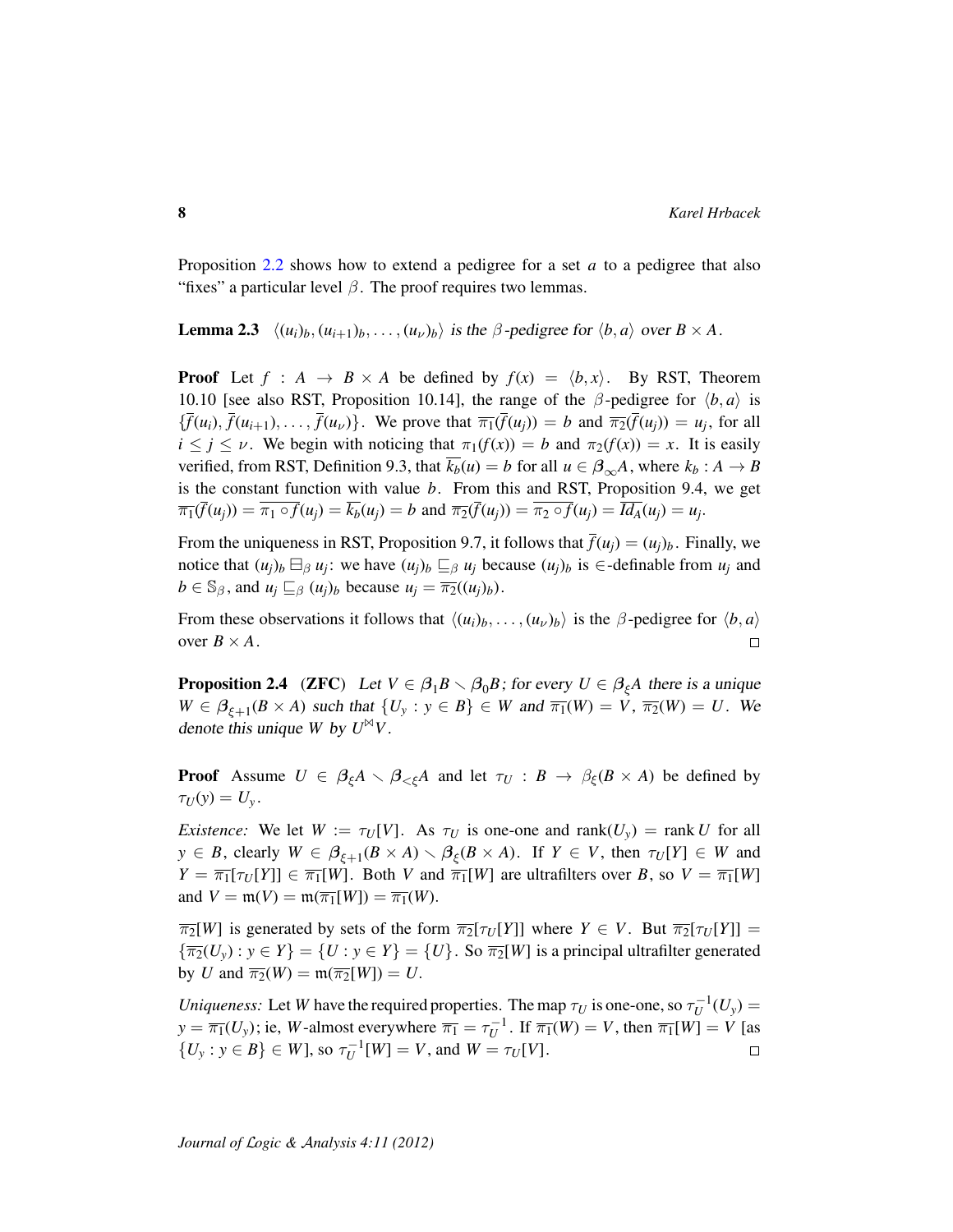<span id="page-8-0"></span>**Lemma 2.5**  $\langle u_i^{\bowtie} V, (u_i)_b, (u_{i+1})_b, \dots, (u_{\nu})_b \rangle$  is the  $u_i$ -pedigree for  $\langle b, a \rangle$  over  $B \times A$ .

**Proof** By Lemma [2.3,](#page-7-1)  $\langle (u_i)_b, \ldots, (u_\nu)_b \rangle$  is a  $\beta$ -pedigree for  $\langle b, a \rangle$  over  $B \times A$ . By the choice of *b*,  $bM_{\gamma}V$  holds for all  $u_i \subseteq \gamma \subset \beta$ . Hence  $(u_i)_b = \tau_{u_i}(b)M_{\gamma}\tau_{u_i}[V] = u_i^{\bowtie}V$ holds for all such  $\gamma$  [see the proof of Proposition [2.4\]](#page-7-0). As  $u_i^{\bowtie}V \boxminus u_i$  and  $(u_i)_b \boxminus b \boxminus \beta$ ,  $\langle u_i^{\bowtie} V, (u_i)_b, \ldots, (u_{\nu})_b \rangle$  is a  $u_i$ -pedigree.  $\Box$ 

We can now complete the proof of Proposition [2.2.](#page-6-0)

**Proof** *of Proposition* [2.2](#page-6-0) By Lemma [2.5](#page-8-0) and RST, Corollary 10.6, the pedigree  $\vec{v}$ for  $\langle b, a \rangle$  over  $B \times A$  has the form  $\langle v_0, \ldots, v_m, (u_i)_b, \ldots, (u_\nu)_b \rangle$  where  $v_m = u_i^{\bowtie} V$ . For  $b' \boxminus \beta'$  such that  $u_i \sqsubset \beta' \sqsubset u_{i+1}$  [ $u_{\nu} \sqsubset \beta'$  if  $i = \nu$ ] and  $b' \mathsf{M}_0 V$ , the pedigree for  $\langle b', a \rangle$  over  $B \times A$  has the form  $\vec{v}' = \langle v'_0, \dots, v'_{m'}, (u_i)_{b'}, \dots, (u_{\nu})_{b'} \rangle$  where  $v'_{m'} = u_i^{\bowtie} V$ . However, it is trivial to verify that  $\langle v_0, \ldots, v_m, (u_i)_{b'}, \ldots, (u_{\nu})_{b'} \rangle$  is also a pedigree for  $\langle b', a \rangle$  over  $B \times A$ . By the uniqueness of pedigrees [RST, Corollary 10.6],  $m = m'$ and  $v'_j = v_j$  for all  $j \leq m$ .  $\Box$ 

**Proof** *of Theorem* [2.1](#page-5-1) *(Strong Stability)* It suffices to give the proof for the case  $\alpha \boxminus 0$ ; the general case follows by Transfer.

Let *L* := ran  $\vec{u}$  where  $\vec{u} = \langle u_0, \dots, u_\nu \rangle$  is the pedigree for  $\langle \bar{y} \rangle \in A$  over some  $A \in \mathbb{S}_0$ , and let  $\beta \cong_L \beta'$ . If  $\beta \in \beta' \in \mathcal{U}_i$  for some  $i \leq \nu$ , then  $\mathcal{P}(\bar{x}, \bar{y}; \beta) \leftrightarrow \mathcal{P}(\bar{x}, \bar{y}; u_i) \leftrightarrow$  $\mathcal{P}(\bar{x}, \bar{y}; \beta')$ , as the variable *z* appears in  $\mathcal{P}(\bar{x}, \bar{y}; z)$  only in the scope of  $\subseteq$  [RST, Definition 12.25].

Assume now that  $u_i \nightharpoonup \beta$ ,  $\beta' \nightharpoonup u_{i+1}$  for some  $i \leq \nu$  [ $u_i \nightharpoonup \beta$ ,  $\beta'$  if  $i = \nu$ ]. Fix  $V, b \in \mathbb{S}_0$ ,  $V \in \beta_1 B \setminus \beta_0 B$ , and  $b, b'$  such that  $b \boxminus \beta$ ,  $b \mathsf{M}_0 V$  and  $b' \boxminus \beta'$ ,  $b' \mathsf{M}_0 V$ . By Proposition [2.2,](#page-6-0) the pedigrees for  $\langle b, \langle \bar{y} \rangle \rangle$  and  $\langle b', \langle \bar{y} \rangle \rangle$  have the form, respectively,  $\langle v_0, \ldots, v_m, (u_i)_b, \ldots, (u_\nu)_b \rangle$  and  $\langle v_0, \ldots, v_m, (u_i)_{b'}, \ldots, (u_\nu)_{b'} \rangle$ .

To obtain the pedigrees for  $\langle\langle \bar{x}\rangle, \langle b, \langle \bar{y} \rangle \rangle\rangle$  and  $\langle\langle \bar{x}\rangle, \langle b', \langle \bar{y} \rangle \rangle\rangle$  where  $\langle \bar{x} \rangle \in \mathbb{S}_0$ , it is only necessary to subscript all terms of the above pedigrees by  $\langle \bar{x} \rangle$  [Lemma [2.3\]](#page-7-1); in particular, both  $\langle\langle \overline{x}\rangle,\langle b,\langle \overline{y}\rangle\rangle\rangle$  and  $\langle\langle \overline{x}\rangle,\langle b',\langle \overline{y}\rangle\rangle\rangle$  have the same type  $(v_0)_{\langle \overline{x}\rangle}$ . It follows that  $\langle \bar{x}, \bar{y}, b \rangle$  and  $\langle \bar{x}, \bar{y}, b' \rangle$  have the same type. [Apply RST, Theorem 10.10 to the natural mapping  $\pi$  :  $\langle\langle \bar{x}\rangle, \langle z, \langle \bar{y}\rangle\rangle\rangle \mapsto \langle \bar{x}, \bar{y}, z\rangle$  and its inverse.]

By RST, Theorem 12.11 (Normal Form Theorem),  $\mathcal{P}(\bar{x}, \bar{y}; b) \leftrightarrow \mathcal{P}(\bar{x}, \bar{y}; b')$ . As the variable *z* appears in the formula  $\mathcal{P}(\bar{x}, \bar{y}; z)$  only in the scope of  $\bar{z}$ , we have also  $\mathcal{P}(\bar{x}, \bar{y}; \beta) \leftrightarrow \mathcal{P}(\bar{x}, \bar{y}; b)$  and  $\mathcal{P}(\bar{x}, \bar{y}; \beta') \leftrightarrow \mathcal{P}(\bar{x}, \bar{y}; b')$ . This proves the theorem.  $\Box$ 

Stability for several levels simultaneously is expressed by Polytransfer [RST, Proposition 12.26; RST2, Proposition 1.10 (8)]. The argument in the previous proof can be pushed to establish a version of Strong Stability that generalizes Polytransfer.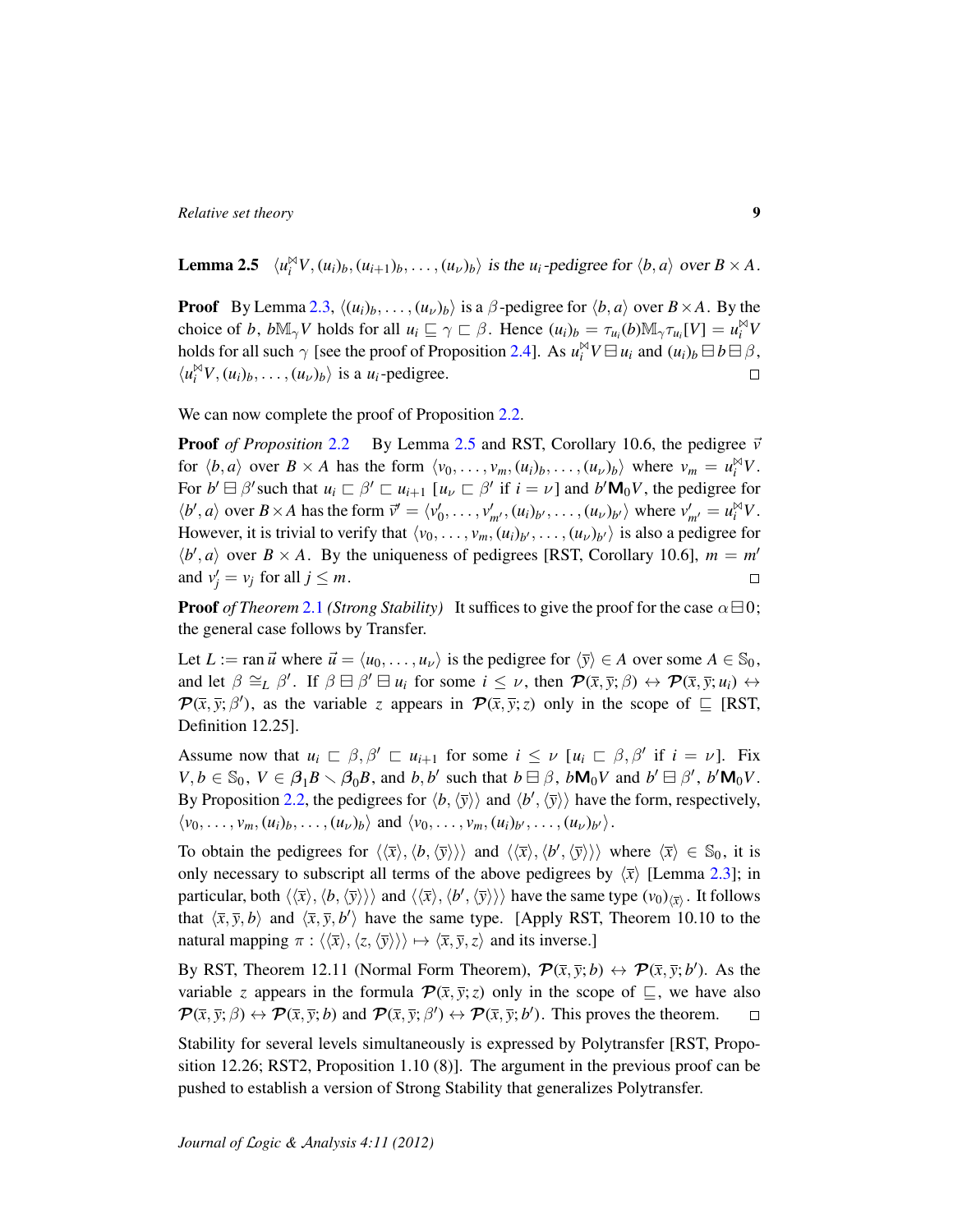<span id="page-9-1"></span>**Theorem 2.6** (Strong Stability for several levels) Given  $y_1, \ldots, y_\ell$ , there is a level set *L* such that if  $\alpha \subset \beta_1 \subset \ldots \subset \beta_n$ ,  $\alpha \subset \beta'_1 \subset \ldots \subset \beta'_n$ , and  $\beta_i \cong_L \beta'_j$  for all  $i, j \leq n$ , then

$$
(\forall \overline{x} \in \mathbb{S}_{\alpha})(\mathcal{P}^{\alpha}(\overline{x},\overline{y};\beta_1,\ldots,\beta_n) \leftrightarrow \mathcal{P}^{\alpha}(\overline{x},\overline{y};\beta'_1,\ldots,\beta'_n)).
$$

**Proof** We give the proof for  $\alpha \boxminus 0$  and  $n = 2$ . Using the notation from the proof of Theorem [2.1,](#page-5-1) let  $u_i \,\subset \,\beta_1, \beta_2, \beta'_1, \beta'_2 \subset u_{i+1}$ . Let  $b_i \boxminus \beta_i$ ,  $b_i \mathbf{M}_0 V$ ,  $b'_i \boxminus \beta'_i$ ,  $b'_i \mathbf{M}_0 V$ , for  $i = 1, 2$ . By Proposition [2.2](#page-6-0) applied twice, the pedigree for  $\langle b_1, b_2, \langle \bar{y} \rangle \rangle$  then has the form

 $\langle v_0, \ldots, v_m, (u_i^{\bowtie} V)_{b_1}, ((u_i)_{b_2})_{b_1}, \ldots, ((u_{\nu})_{b_2})_{b_1} \rangle$ 

and  $v_0, \ldots, v_m = (u_i^M V)^M V$  are independent of the choice of  $\beta_1, \beta_2, b_1, b_2$ . It follows that  $\langle\langle \bar{x}\rangle, \langle b_1, \langle b_2, \langle \bar{y} \rangle \rangle\rangle\rangle$  and  $\langle\langle \bar{x}\rangle, \langle b'_1, \langle b'_2, \langle \bar{y} \rangle \rangle\rangle\rangle$  have the same type, namely  $(v_0)_{\langle \bar{x} \rangle}$ . The theorem follows from this observation.  $\Box$ 

Theorem [2.6](#page-9-1) suggests a further generalization, in which the condition " $\beta_i \cong_L \beta'_j$  for all  $i, j \leq n$ " would be weakened to " $\beta_i \cong_L \beta'_i$  for all  $i \leq n$ ." However, such generalization is false. Below, we give a counterexample.

First we need some observations. The technical notion of **good**  $\alpha$ -pedigree is defined in RST, Definition 10.8. The following fact is used implicitly in RST.

<span id="page-9-0"></span>**Proposition 2.7** (SST<sup>b</sup>; hence GRIST) Every  $\alpha$ -pedigree is good.

**Proof** The axiom ( $\mathbf{B}_{\alpha}$ ) [RST, page 65] implies that for every  $y \in B \in \mathbb{S}_{\alpha}$  there is a good  $\alpha$ -pedigree  $\vec{v}$  for *y* over *B*. Indeed, fix  $x \in A \in \mathbb{S}_{\alpha}$  where  $x \in \mathbb{S}_{\alpha}$ ; then  $\langle x \rangle$  is a good  $\alpha$ -pedigree for  $U = x$  over A, Dom  $U = A$ , and  $xM_{\alpha}U$  holds. Let  $F : B \to A$ be the constant function with value *x*; so  $F \in \mathbb{S}_{\alpha}$  and ran  $F \subseteq$  Dom *U*. By ( $\mathbf{B}_{\alpha}$ ) there is  $V \in \mathbb{S}_{\alpha}$  with  $U = \overline{F}(V)$  and  $y\mathsf{M}_{\alpha}V$ . The last statement asserts that there is a good  $\alpha$ -pedigree  $\vec{v} = \langle v_0, \dots, v_\mu \rangle$  for *y* over some  $B' \in \mathbb{S}_\alpha$  with  $v_0 = V$ . But,  $\overline{F}(V)$  being defined implies Dom  $V = B$ ; as Dom  $v_0 = B'$ , we have  $B = B'$ . If now  $\vec{u}$  is any  $\alpha$ -pedigree for *y* over *B*, then  $\vec{u} = \vec{v}$  by RST, Proposition 10.3, so  $\vec{u}$  is good.  $\Box$ 

<span id="page-9-2"></span>**Proposition 2.8** If  $\vec{u}$  is an  $\alpha$ -pedigree (for x over  $A \in \mathbb{S}_{\alpha}$ ), then

$$
(\mathbb{S}_{\alpha}[\vec{u}], =, \in, \sqsubseteq_{\alpha}) \models (\forall w)(\exists k \in \omega)(w \boxminus u_k).
$$

Proof The claim follows from RST, Proposition 10.20. By RST, Definition 10.8 (and the fact that, in GRIST, all pedigrees are good), the interpretation  $[\mathcal{U} \ell t(\mathbb{V}; \Sigma \mathbf{u})]^{\mathbb{S}_{\alpha}}$  is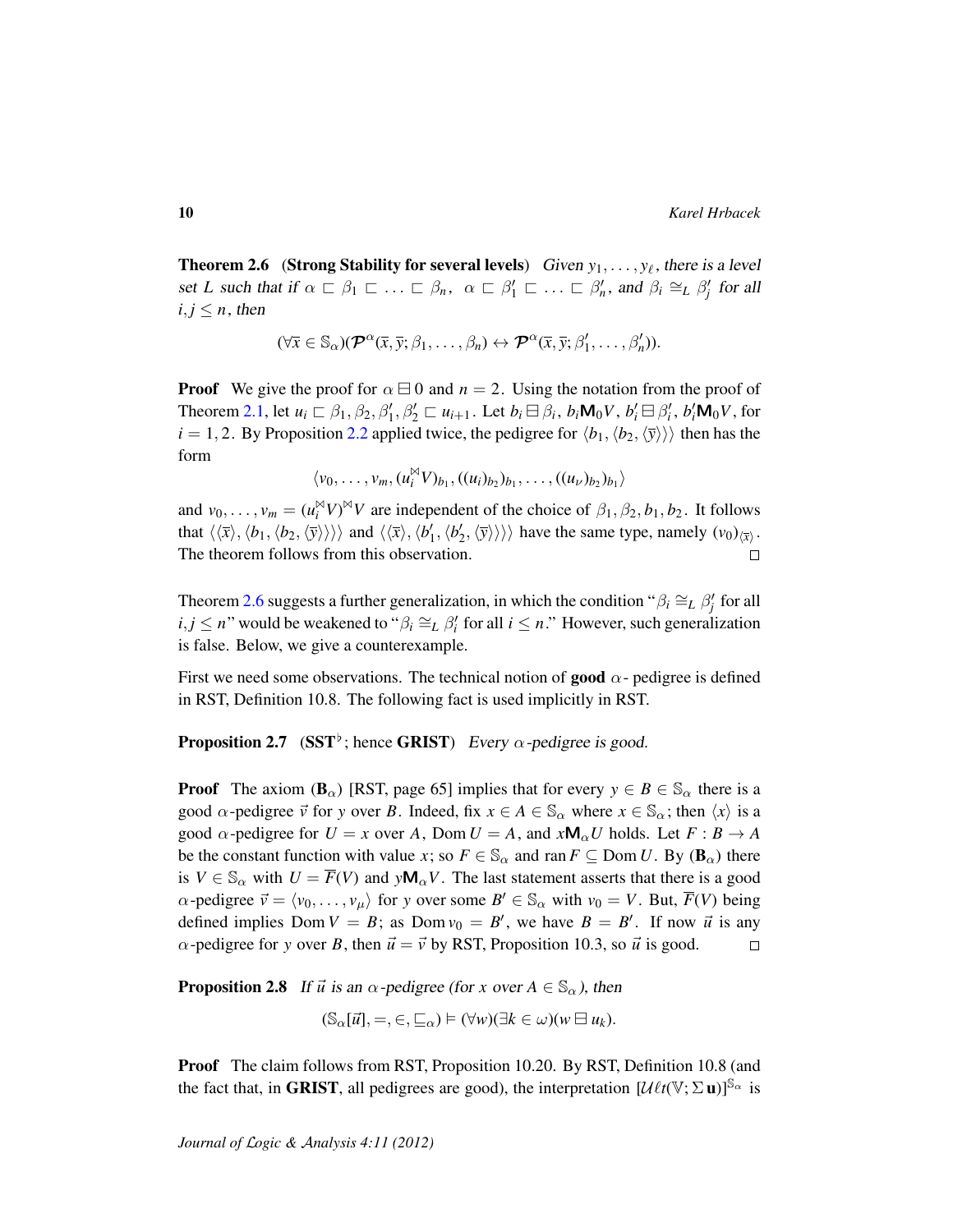isomorphic to  $\mathbb{S}_{\alpha}[\vec{u}]$  via  $j = j_{\alpha;x,A}$ , and  $j(D) = D(\vec{u}^+) = \vec{u}^+$ ,  $j(E) = E(\vec{u}^+) = x$ , in the notation of RST, Proposition 10.20. By the same proposition (valid in ZFC),

$$
\mathcal{U}\ell t(\mathbb{V};\Sigma\,\mathbf{u})\vDash (\forall f\,\,\exists\,\,0)(\exists k\in\omega)(f\,\,\exists\,D_k).
$$

As  $\mathbb{S}_{\alpha} \preccurlyeq \mathbb{I}$ , the same is true in  $[\mathcal{U} \ell t(\mathbb{V}; \Sigma \mathbf{u})]^{\mathbb{S}_{\alpha}}$ , and via the isomorphism j, in  $\mathbb{S}_{\alpha}[\vec{u}]$ . Hence

$$
\mathbb{S}_{\alpha}[\vec{u}] \models (\forall w \sqsupset 0)(\exists k \in \omega)(w \boxminus (\vec{u}^+)_k = u_{k+1}).
$$

Of course,  $\mathbb{S}_{\alpha}[\vec{u}] \models w \boxminus u_0$ , if  $w \boxminus 0$ .

*Note:* In RST, the notations  $\mathcal{U}\ell t(\mathbb{V}; \mathcal{U})$  and  $\mathcal{U}\ell t(\mathbb{V}; \Sigma \mathcal{U})$  are used interchangeably.

<span id="page-10-0"></span>**Proposition 2.9** If  $\vec{u} = \langle u_0, \ldots, u_{\nu} \rangle$  is an  $\alpha$ -pedigree and  $\nu \in \mathbb{S}_{\alpha}$ , then rank  $u_0 = \nu$ .

**Proof** It suffices to give a proof for  $\alpha \boxminus 0$  [then use Transfer]. We prove that rank  $u_{\nu-i} = i$  by External Induction [RST, Proposition 12.19]. If  $i = 0$ , then  $u_{\nu-i} =$  $u_{\nu} = a \in \beta_0 A$ . If  $u_{\nu-i} \in \beta_i A \setminus \beta_{i-1} A$ , then  $u_{\nu-(i+1)}$  is nonprincipal and generated by  $u_{\nu-i}$  over  $\beta_i A$ , so it belongs to  $\beta_{i+1} A \setminus \beta_i A$ .  $\Box$ 

#### Construction of the example.

Let  $A \in \mathbb{S}_0$  be an infinite set and  $U \in \beta_{\omega}A \setminus \beta_{\leq \omega}A$  be a stratified ultrafilter over A of rank  $\omega$ . The axiom (F) [RST, page 66] guarantees that there is an  $a \in A$  such that  $aM_0U$  holds. We fix such an *a* and  $V, B \in \mathbb{S}_0$ ,  $V \in \mathcal{B}_1B \setminus \mathcal{B}_0B$ .

Consider the statement  $P(A, V, B, a; \beta_1, \beta_2)$ :

"For every  $b \in B$  such that  $b \boxminus \beta_2$  and  $b \mathsf{M}_0 V$ , and for every pedigree  $\vec{v} = \langle v_j : j \leq \mu \rangle$ *for*  $\langle b, a \rangle$  *over*  $B \times A$ *, there exists some*  $j \leq \mu$  *such that*  $v_i \boxminus \beta_1$ *.*"

Let  $L = \{w_0, w_1, \ldots, w_\rho\}$  be any level set; wlog  $w_0 \boxminus 0$ . We find  $\beta_1 \cong_L \beta'_1$  and  $\beta_2$ such that  $\mathcal{P}(A, V, B, a; \beta_1, \beta_2)$  is true and  $\mathcal{P}(A, V, B, a; \beta'_1, \beta_2)$  is false.

Let  $\vec{u} = \langle u_0, u_1, \dots, u_\nu \rangle$  be the pedigree for *a* over *A*; we have  $u_0 = U$ . We note that  $\nu \notin \mathbb{S}_0$ ; otherwise *U* would have rank  $\nu \in \omega$ , by Proposition [2.9.](#page-10-0)

Fix a level  $\gamma$  such that  $0 \subset \gamma \subset u_1, w_1$ . Fix  $W \in \beta_1 \omega \setminus \beta_0 \omega$  and  $c \boxminus \gamma$ ,  $c \mathsf{M}_0 W$ . Then  $c \in \omega$  and  $c \notin \mathbb{S}_0$  because *W* is nonprincipal. We claim that  $c < v$ . Assume to the contrary that  $\nu \leq c$ , so  $\nu \in \mathbb{S}_{\gamma}$ . As  $\langle u_0, \ldots, u_{\nu} \rangle$  is also a  $\gamma$ -pedigree for *a* over *A*, by Proposition [2.9](#page-10-0) rank  $U = \text{rank } u_0 = \nu$  and  $U \in \beta_{\leq \omega}A$ , a contradiction.

Fix  $\beta_2$  such that  $u_c \subseteq \beta_2 \subseteq u_{c+1}$ . We observe that  $b, a, \vec{u} \in \mathbb{S}_0[\vec{v}]$  [the last by RST, Corollary 10.18] and *c* is  $\in$ -definable from  $\vec{u}$ ,  $\vec{v}$  and *b*: *c* is the least *j* such that

 $\Box$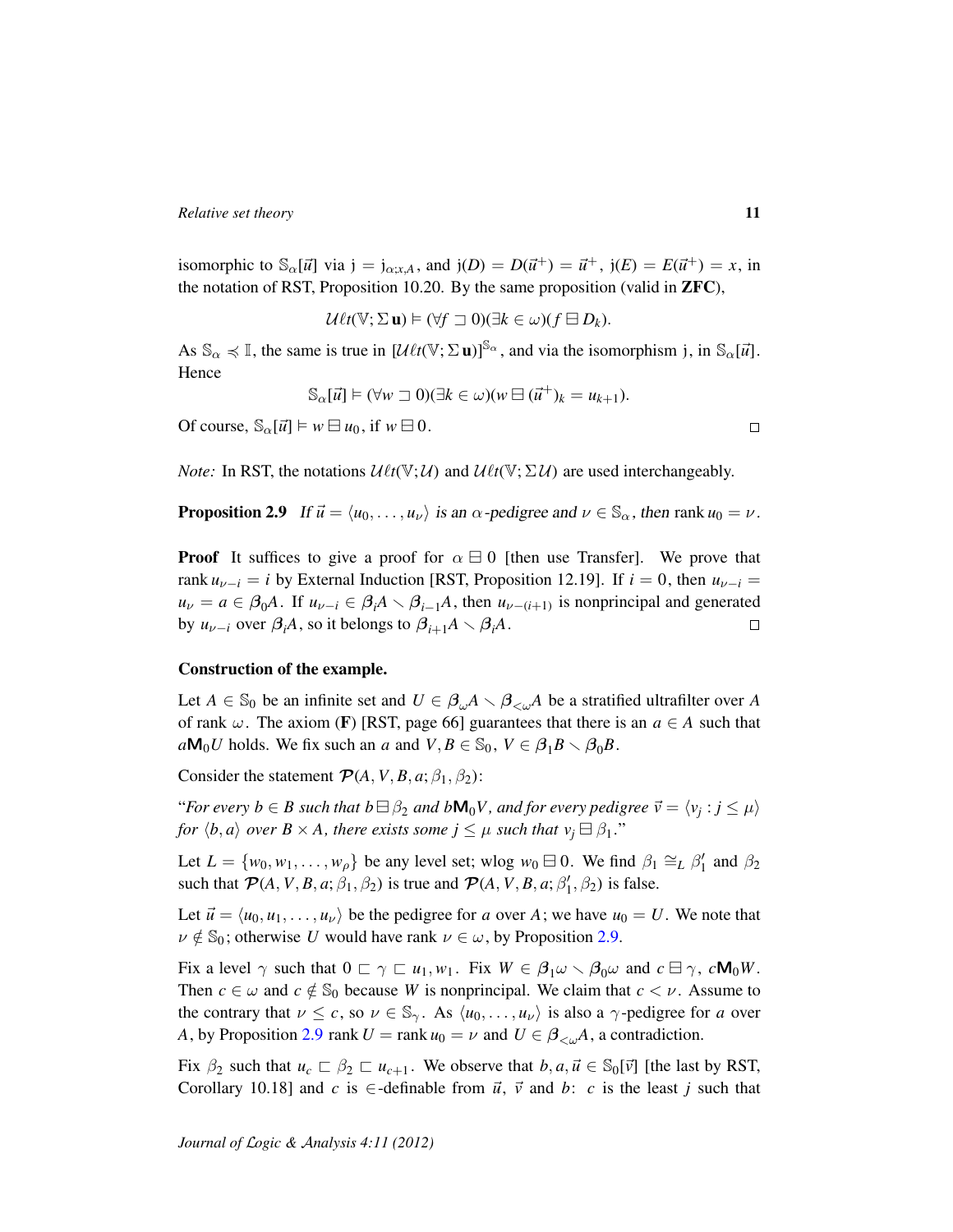$(u_i)_b = v_k$  for some  $k \leq \mu$ . Hence  $c \in \mathbb{S}_0[\vec{v}]$  and, by Proposition [2.8,](#page-9-2)  $c \in v_\ell$  for some  $\ell > 0$ .

The statement  $\mathcal{P}(A, V, B, a; \beta_1, \beta_2)$  holds for  $\beta_1 := \gamma$  and  $\beta_2$ , because then  $\beta_1 \boxminus c \boxminus v_\ell$ . On the other hand, by density of levels, there exist  $\beta'_1$  such that  $0 \subset \beta'_1 \subset \nu_1 \subseteq$  $v_{\ell} \boxminus \gamma \sqsubset w_1$ . Then  $\beta'_1 \cong_L \beta_1$  and  $\mathcal{P}(A, V, B, a; \beta'_1, \beta_2)$  fails.  $\Box$ 

This example can also be used to show that Polytransfer [RST, Proposition 12.26] does not hold for arbitrary finite (in the sense of GRIST) sequences of levels.

We say that sets  $S_1$  and  $S_2$  are **level–equivalent** if  $(\forall x \in S_1)(\exists y \in S_2)(x \boxminus y)$  and  $(\forall y \in S_2)(\exists x \in S_1)(x \boxminus y)$ .

**Claim** *For A*, *U*, *a as above, the length*  $\nu$  *of the pedigree*  $\vec{u}$  *for a over A has itself a pedigree of the form*  $\langle v_0, v_1 \rangle$ , where  $v_1 \boxminus u_1$ .

*Proof* Refer to RST, Proposition 10.20. The interpretation  $(\mathcal{S}_0[\vec{u}], =, \in, \sqsubseteq)$  is isomorphic to  $[\mathcal{U}\ell t(\mathbb{V}; \Sigma \mathbf{U})]^{\mathbb{S}_0}$ , and  $\vec{v}^+$  corresponds to *D* in this isomorphism. This means that  $\nu$  corresponds to the function  $F : t \mapsto |t|$  defined for  $t \in \Sigma$  U. Each such *t* has the form  $\langle u \rangle \sim s$ , for some  $u \in U$ . As the rank of *U* is  $\omega$ , rank  $u \in \omega$ , and hence  $|s| = \text{rank } u$ is independent of *s*. Define  $f : [T_U]_0 = U \rightarrow \omega$  by  $f(u) = \text{rank } u$ ; the above remarks show that  $F(t) = f(u)$  holds for all *t*, ie,  $\mathcal{U} \ell t(\mathbb{V}; \Sigma \mathbf{U}) \models F \boxminus D^1$ . Hence  $\mathcal{U} \ell t(\mathbb{V}; \Sigma \mathbf{U})$  satisfies the statement "The range of the pedigree for *F* is level–equivalent to  $\{D^0, D^1\}$ ." As  $\mathbb{S}_{\alpha} \preccurlyeq \mathbb{I}$ , the same is true in  $[\mathcal{U} \ell t(\mathbb{V}; \Sigma \mathbf{U})]^{S_0}$ . The isomorphism then establishes that  $\mathbb{S}_0[\vec{u}]$  satisfies the statement "The range of the pedigree for  $\nu$  is level–equivalent to  $\{u_0, u_1\}$ ," and by RST, Proposition 10.17, the range of the pedigree for  $\nu$  is level– equivalent to  $\{u_0, u_1\}$ .  $\Box$ 

Let now  $\Lambda_1 = \{u_0 \sqsubset u_1 \sqsubset \ldots \sqsubset u_{\nu-1}\}\$  and  $\Lambda_2 = \{u_0 \sqsubset u_2 \sqsubset \ldots \sqsubset u_{\nu}\}\$ . The statement: "There is a pedigree  $\vec{v}$  such that ran  $\vec{v}$  is level–equivalent to  $\Lambda$ " is true about  $\Lambda_1$  [ $\langle u_0, u_1, \ldots, u_{\nu-1} \rangle$  is a pedigree for  $u_{\nu-1} \in \beta_1 A \in \mathbb{S}_0$ ], but false about  $\Lambda_2$  [there can be no such pedigree, because  $\nu$  would be  $\in$ -definable from it, and the range of the pedigree for  $\nu$  is level–equivalent to  $\{u_0, u_1\}$ ; but  $u_1 \boxminus u_i$  does not hold for any  $j \neq 1$ , contradicting Proposition [2.8](#page-9-2) and RST, Proposition 10.17].

A weaker generalization of Theorem [2.6](#page-9-1) does hold. We state it only for  $n = 2$ ; the higher values of *n* can be treated similarly.

**Theorem 2.10** Given  $y_1, \ldots, y_\ell$ , there is a level set *L* such that for every  $\beta_2$  there is a level set *M*, dependent only on the  $\cong_L$ -equivalence class of  $\beta_2$ , such that if  $\alpha \sqsubset \beta_1 \sqsubset \beta_2$ ,  $\alpha \sqsubset \beta_1' \sqsubset \beta_2'$ ,  $\beta_2 \cong_L \beta_2'$  and  $\beta_1 \cong_M \beta_1'$ , then

$$
(\forall \overline{x} \in \mathbb{S}_{\alpha})(\mathcal{P}^{\alpha}(\overline{x}, \overline{y}; \beta_1, \beta_2) \leftrightarrow \mathcal{P}^{\alpha}(\overline{x}, \overline{y}; \beta_1', \beta_2')).
$$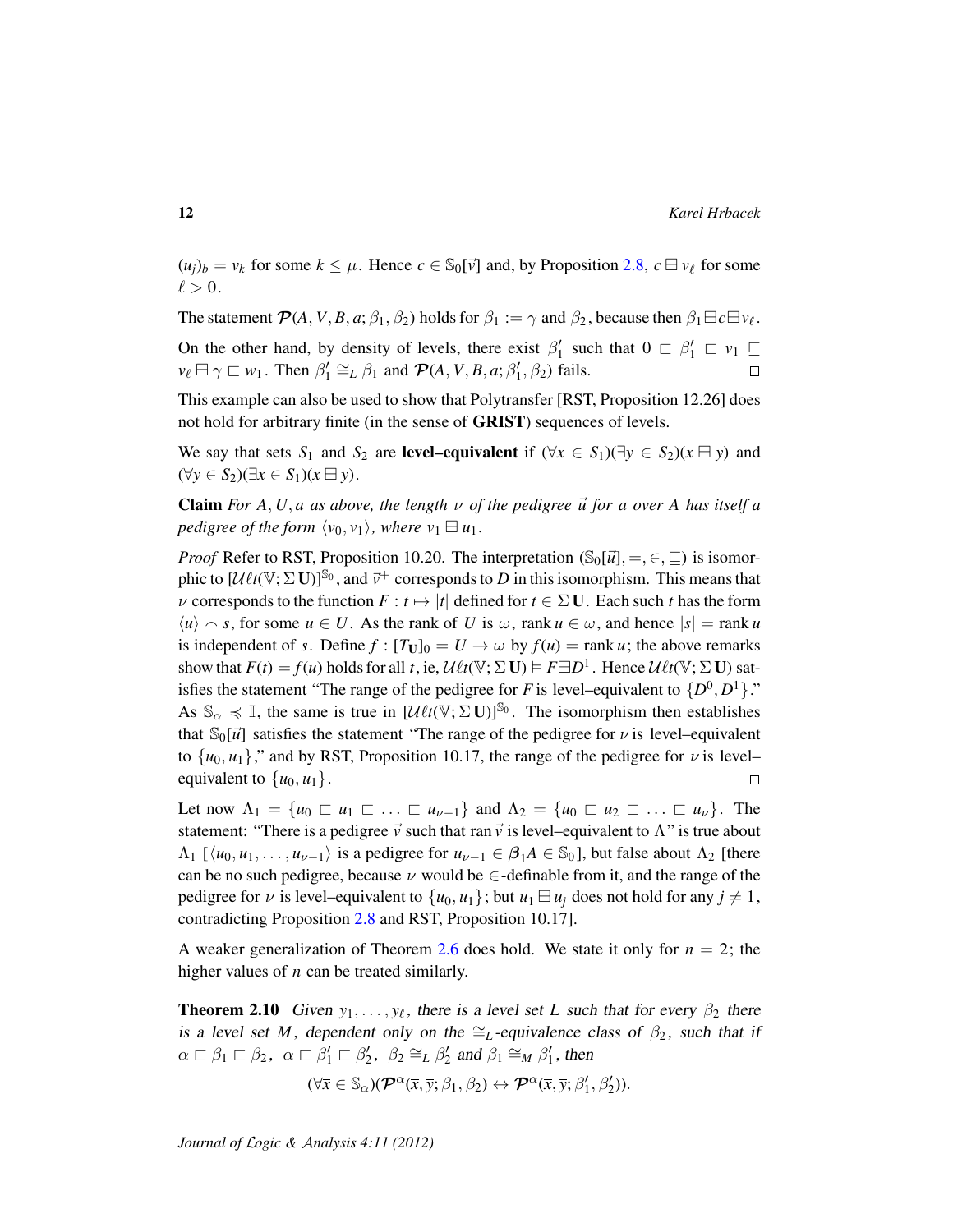**Proof** Choose *V*,  $b_1$ ,  $b_2$ ,  $b'_1$ ,  $b'_2$  as in the proof of Theorem [2.6](#page-9-1) (let  $n = 2$ ). The pedigree for  $\langle b_2, \langle \overline{y} \rangle \rangle$  is  $\langle v_0, \dots, v_m, (u_i)_{b_2}, \dots, (u_{\nu})_{b_2} \rangle$ , where  $v_m = u_i^{\bowtie} V$ , so  $v_m \boxminus u_i$ , and  $v_0, \ldots, v_m$  depend only on the ≅<sub>L</sub>-equivalence class of  $\beta_2$ . Let  $M := \{v_0, \ldots, v_m\}$ .

If  $v_j \nightharpoonup \beta_1 \nightharpoonup v_{j+1}$  [ $v_j \nightharpoonup \beta_1$  if  $j = m$ ], the pedigree for  $\langle b_1, \langle b_2, \langle \overline{y} \rangle \rangle$  is

$$
\langle w_0,\ldots,w_p,(v_j)_{b_1},(v_{j+1})_{b_1},\ldots,(v_m)_{b_1},((u_i)_{b_2})_{b_1},\ldots,((u_{\nu})_{b_2})_{b_1}\rangle,
$$

where  $w_p = v_j^{\bowtie} V$ , so  $w_p \boxminus v_j$ , and  $w_0, \ldots, w_p$  are independent of the choice of  $b_1, b_2$ . Hence  $\langle\langle \bar{x}\rangle, \langle \dot{b}_1, \langle b_2, \langle \bar{y} \rangle \rangle\rangle\rangle$  and  $\langle\langle \bar{x}\rangle, \langle b'_1, \langle b'_2, \langle \bar{y} \rangle \rangle\rangle\rangle$  have the same type  $(w_0)_{\langle \bar{x} \rangle}$ , and the theorem follows.  $\Box$ 

# <span id="page-12-0"></span>3 Miscellaneous other principles.

In this section we derive, in GRIST, several versions of Idealization and Choice that have been found useful in applications. In this section,  $P$  is always a **V**-formula, unless stated otherwise.

Local Idealization combines Idealization and Local Transfer.

#### Local FRIST Idealization:

*Given* **U** *and*  $x_1, \ldots, x_n$ *, there is*  $V \supset U$  *such that for all*  $A, B \in U$ *,* 

$$
(\forall a \in \mathcal{P}^{\text{fin}} A \cap U)(\exists y \in B)(\forall x \in a) \mathcal{P}(x, y, \overline{x}; U) \leftrightarrow (\exists y \in B)(\forall x \in A \cap U) \mathcal{P}(x, y, \overline{x}; V).
$$

**Proof** By Local Transfer there is  $V \supset U$  such that for all  $A, B \in U$  and all  $a \in U$ ,

$$
(\exists y \in B)(\forall x \in a)\mathcal{P}(x, y, \overline{x}; \mathbf{U}) \leftrightarrow (\exists y \in B)(\forall x \in a)\mathcal{P}(x, y, \overline{x}; \mathbf{V}).
$$

Hence the left side of the claim is equivalent to

$$
(\forall a \in \mathcal{P}^{\text{fin}} A \cap \mathbf{U})(\exists y \in B)(\forall x \in a) \mathcal{P}(x, y, \overline{x}; \mathbf{V}),
$$

which is equivalent to the right side by FRIST Idealization.

 $\Box$ 

#### Local GRIST Idealization:

*Given* **U** *and*  $x_1, \ldots, x_n$ *, there is*  $V \supset U$  *such that, for all*  $A \in U$ *,* 

 $(\forall a \in \mathcal{P}^{\text{fin}}A \cap \mathbf{U})(\exists y)(\forall x \in a) \mathcal{P}(x, y, \overline{x}; \mathbf{U}) \leftrightarrow (\exists y)(\forall \mathbf{W} \subset \mathbf{V})(\forall x \in A \cap \mathbf{W}) \mathcal{P}(x, y, \overline{x}; \mathbf{V}).$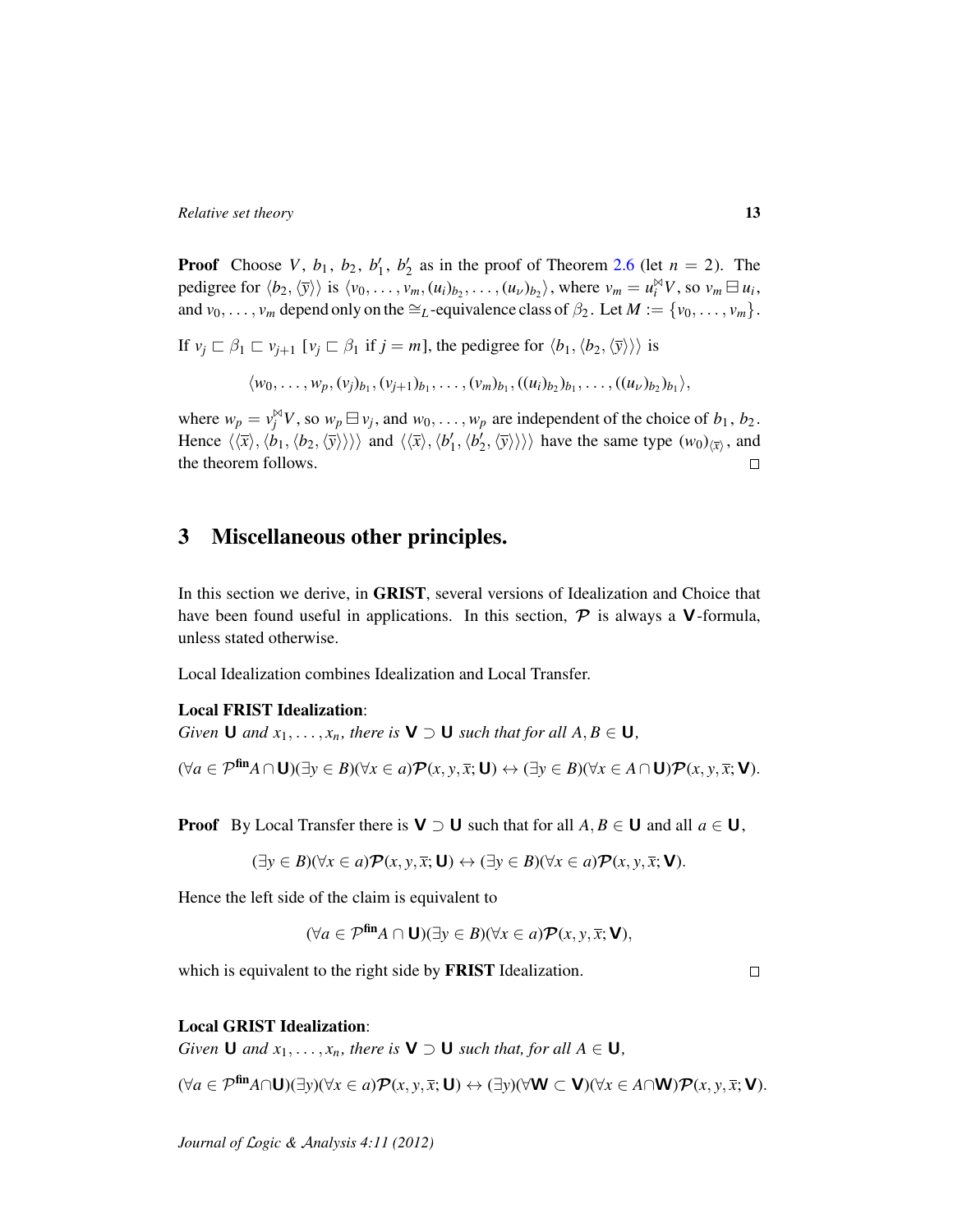**Proof** By Local Transfer there is  $V \supset U$  such that, for all  $A \in U$ , (∀*a* ∈ Pfin*A*∩U)(∃*y*)(∀*x* ∈ *a*)P(*x*, *y*, *x*; U) ↔ (∀*a* ∈ Pfin*A*∩V)(∃*y*)(∀*x* ∈ *a*)P(*x*, *y*, *x*; V) and, for all finite  $a \in U$ ,

$$
(\exists y)(\forall x \in a) \mathcal{P}(x, y, \overline{x}; \mathbf{U}) \leftrightarrow (\exists y)(\forall x \in a) \mathcal{P}(x, y, \overline{x}; \mathbf{V}).
$$

Assume that  $(\forall a \in P^{\text{fin}}A \cap U)(\exists y)(\forall x \in a)P(x, y, \overline{x}; U)$ . Then in particular

$$
(\forall \mathbf{W} \subset \mathbf{V})(\forall a \in \mathcal{P}^{\text{fin}}A \cap \mathbf{W})(\exists y)(\forall x \in a)\mathcal{P}(x, y, \overline{x}; \mathbf{V}),
$$

which is the left side of **GRIST** Idealization. The right side follows.

Assume now that  $(\exists y)(\forall W \subset V)(\forall x \in A \cap W)\mathcal{P}(x, y, \overline{x}; V)$ , and let  $W = U$  to obtain  $(\exists y)(\forall x \in A \cap \mathbf{U})\mathcal{P}(x, y, \overline{x}; \mathbf{V})$ . It follows that  $(\exists y)(\forall x \in a)\mathcal{P}(x, y, \overline{x}; \mathbf{V})$  holds for all  $a \in \mathcal{P}^{\text{fin}}A \cap \mathbf{U}$  [because  $a \subseteq A$ , by RST2, Proposition 1.10 (13)], and hence  $(\exists y)(\forall x \in a)$  $\mathcal{P}(x, y, \overline{x}; \mathbf{U})$  holds.  $\Box$ 

We recall the principle of **Standard Size Choice** [RST2, Proposition 1.10 (10)]: *For every*  $A \in \mathbf{V}$  *such that*  $(\forall x \in A \cap \mathbf{V})(\exists y) \mathcal{P}(x, y, \overline{x}; \mathbf{V})$ *, there exists a function f with* dom  $f = A$  *such that*  $(\forall x \in A \cap \mathbf{V}) \mathcal{P}(x, f(x), \overline{x}; \mathbf{V})$ *.* 

We call  $f$  a **choice function** for  $\mathcal{P}$  on  $A$ .

**Strong Standard Size Choice:** *For every*  $V = V(\alpha)$  *there is*  $V' \supset V$  *such that for all*  $A \in V$  *there exists a function f with* dom  $f = A$  *such that, for all*  $x \in A$  *with*  $\mathbf{V}(x) \subset \mathbf{V}'$ ,  $(\exists y)\mathcal{P}(x, y, \overline{x}; \mathbf{V}(\alpha, x)) \to \mathcal{P}(x, f(x), \overline{x}; \mathbf{V}(\alpha, x)).$ 

The level **V'** depends on the parameters  $\bar{x}$ . If **V'** were allowed to depend also on *f*, the principle would follow easily from Standard Size Choice and Local Transfer. To prove it as is, we follow the argument of RST, Proposition 12.28 ( $\alpha$ -Standard Size Choice) with minor changes, except for the proof of Claim, where the use of Local Transfer has to be replaced by an appeal to Strong Stability.

**Proof** We first reformulate Strong Standard Size Choice in the  $\in$ - $\sqsubseteq$ -language.

*Let*  $\mathcal{P}(x, y, \overline{x})$  *be an*  $\in$ - $\subseteq$ -formula. For every  $\alpha$  there is  $\beta \supset \alpha$  such that for all  $A \sqsubseteq \alpha$  *there is a function f with* dom  $f \subseteq A$  *such that, for all*  $x \in A$ ,  $x \sqsubset \beta$ *,*  $(\exists y) \mathcal{P}^{\langle \alpha,x \rangle}(x,y,\overline{x}) \rightarrow \mathcal{P}^{\langle \alpha,x \rangle}(x,f(x),\overline{x}).$ 

We fix  $\bar{x}$  and  $\alpha$ . Let  $\mathcal{P}'(z, y)$  be the formula  $(\exists x, \bar{x})[z = \langle x, \langle \bar{x} \rangle \rangle \land \mathcal{P}(x, y, \bar{x})]$ , and let  $Q(V)$  be the  $\in$ -formula corresponding to  $\mathcal{P}'$  by the Normal Form Theorem. If  $\alpha \sqsubseteq \gamma$ ,  $\langle \overline{x} \rangle \mathbf{M}_{\gamma} U$  and  $x \in \mathbb{S}_{\gamma}$ , we then have

$$
(\exists y)\mathcal{P}^{\gamma}(x,y,\overline{x})\leftrightarrow(\exists V)[\overline{\pi_1}(V)=U_x\,\wedge\,\mathcal{Q}(V)].
$$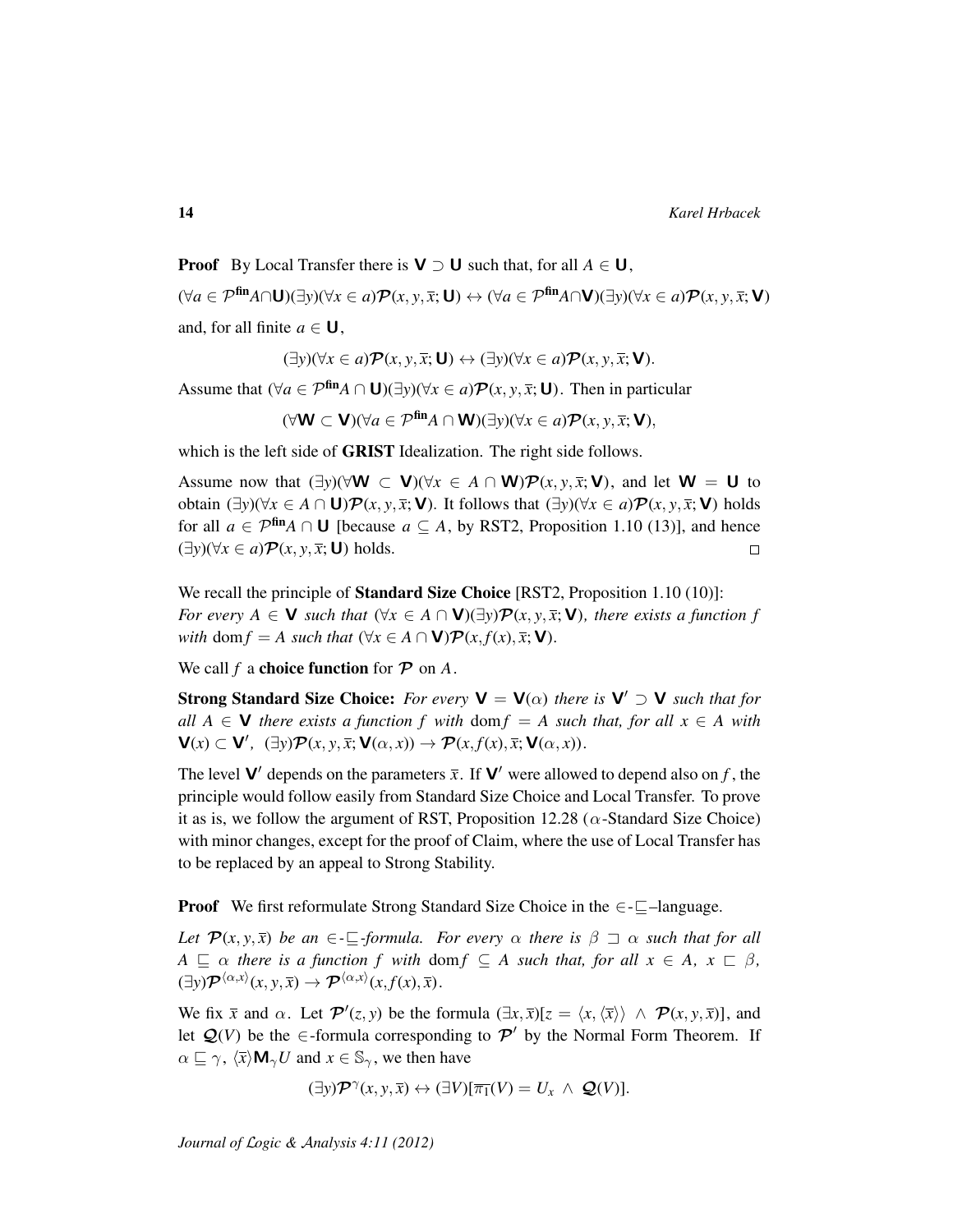## The **ZFC** principle of Selection: *Let*  $\mathcal{R}(x, y, \bar{p})$  *be an*  $\in$ *-formula;*

 $(\forall \bar{p})(\forall A)[(\forall x \in A)(\exists y)\mathcal{R}(x, y, \bar{p}) \rightarrow (\exists f)(f \text{ is a function } \land (\forall x \in A)\mathcal{R}(x, f(x), \bar{p}))],$ which holds in  $(\mathbb{S}_{\alpha}, \in)$ , implies that for every  $A \sqsubseteq \alpha$  there are functions  $V, B \in \mathbb{S}_{\alpha}$ such that dom  $V = \text{dom } B = \{x \in A : (\exists V)[\overline{\pi_1}(V) = U_x \land Q(V)]\}$ , and for all  $x \in \text{dom } V$ ,  $V(x) \in \beta_{\infty} B(x) \land \overline{\pi_1}(V(x)) = U_x \land Q(V(x))$ . It remains to prove the following.

**Claim.** *There is a level*  $\beta \supset \alpha$ , and for every  $A \subseteq \alpha$  there is a function  $\vec{v}$  with dom  $\vec{v} =$  dom *V* such that for all  $x \in$  dom  $\vec{v}$ ,  $x \in \beta$ ,  $\vec{v}(x) = \langle v(x)_0, \ldots, v(x)_{\nu(x)} \rangle$  is an  $\langle \alpha, x \rangle$ -pedigree over  $B(x)$  with  $v(x)_0 = V(x)$  and  $v(x)_{\nu(x)} = \langle \langle x, \langle \overline{x} \rangle \rangle, y(x) \rangle$  for some *(uniquely determined) y*(*x*)*.*

The function *f* on *A* defined on dom *V* by  $x \mapsto y(x)$  then has the property that, for all  $x \in \beta$  such that  $(\exists y) \mathcal{P}^{\langle \alpha,x \rangle}(x, y, \overline{x}), \langle\langle x, \langle \overline{x} \rangle\rangle, f(x) \rangle \mathbf{M}_{\langle \alpha,x \rangle} V(x) \land \mathcal{Q}(V(x));$  so  $(\mathcal{P}')^{\langle \alpha,x\rangle}(\langle x,\langle \overline{x}\rangle\rangle, f(x))$  holds, ie,  $\mathcal{P}^{\langle \alpha,x\rangle}(x,f(x),\overline{x})$  holds.

#### *Proof of Claim.*

Let  $\vec{u} = \langle u_0, u_1, \dots, u_\mu \rangle$  be an  $\alpha$ -pedigree for  $\langle \overline{x} \rangle$ . We fix a level  $\beta$  such that  $\alpha \sqsubset \beta \sqsubset u_1$  [ $\alpha \sqsubset \beta$  if  $\mu = 0$ ]. Let  $x \in \text{dom } V, x \sqsubset \beta$ .

By Lemma [2.3,](#page-7-1)  $\vec{u}_x := \langle (u_0)_x, (u_1)_x, \dots, (u_\mu)_x \rangle$  is an  $\langle \alpha, x \rangle$ -pedigree for  $\langle x, \langle \overline{x} \rangle \rangle$ , and  $(u_j)_x \boxminus_{(\alpha,x)} u_j$  for all  $j \leq \mu$ . Let  $\vec{v} = \langle v_0, v_1, \ldots, v_{\nu(x)} \rangle$  be some  $\langle \alpha, x \rangle$ -pedigree over *B*(*x*) with  $v_0 = V(x)$  and  $v_{\nu(x)} = \langle \langle x, \langle \overline{x} \rangle \rangle, y \rangle$ , for some *y*. If  $\beta \subset v_1$  [or if  $\mu = 0$ ], then  $\vec{v}$  is also a  $\beta$ -pedigree. If  $v_1 \boxminus \gamma \sqsubseteq \beta$ , fix  $\delta$  so that  $\beta \sqsubset \delta \sqsubset u_1$  [ $\beta \sqsubset \delta$  if  $\mu = 0$ ] (density). Then  $\gamma \cong_L \delta$  for  $L := \text{ran } \vec{u}_x$ , so by Strong Stability, there is an  $\langle \alpha, x \rangle$ -pedigree  $\vec{v}$  as above with  $v_1 \boxminus \delta \supset \beta$ . We again conclude that  $\vec{v}$  is a  $\beta$ -pedigree.

The above argument shows that for every  $x \in \text{dom } V$  there is a  $\beta$ -pedigree  $\vec{v}$  over  $B(x)$ with  $v_0 = V(x)$  and  $v_{\nu(x)} = \langle \langle x, \langle \overline{x} \rangle \rangle, y \rangle$  for some *y*.

Similar to the proof of RST, Proposition 12.28, using  $\alpha$ -Finite Choice and GRIST Idealization we obtain a function  $\vec{v}$  with dom  $\vec{v} =$  dom *V* such that for every  $x \in$  dom *V*,  $x \nightharpoonup \beta$ ,  $\vec{v}(x)$  is a  $\beta$ -pedigree with the required properties. As  $v(x)_0 = V(x) \sqsubseteq \langle \alpha, x \rangle$ and  $v(x)_1 \rightrightarrows \beta \rightrightarrows \langle \alpha, x \rangle$  [if  $v(x) > 0$ ],  $\vec{v}(x)$  is an  $\langle \alpha, x \rangle$ -pedigree.  $\Box$  $\Box$ 

The last principle we consider was proposed by Andreev [\[1\]](#page-23-7) in the context of IST. It is a strengthening of the well-known Robinson's Lemma. The most important case is  $A = \mathbb{N}$ . If  $\mathcal{Q}(n, y, \overline{z})$  is an internal statement [RST2, page 12; [\[6\]](#page-23-3)], *F* is a function on N, and  $Q(n, F(n), \bar{z})$  is valid for all *n* ∈ **V**, then by overflow it remains valid for some, but not necessarily all,  $n \notin V$  as well. Andreev Principle says that we can do better, at least for internal statements with parameters from V.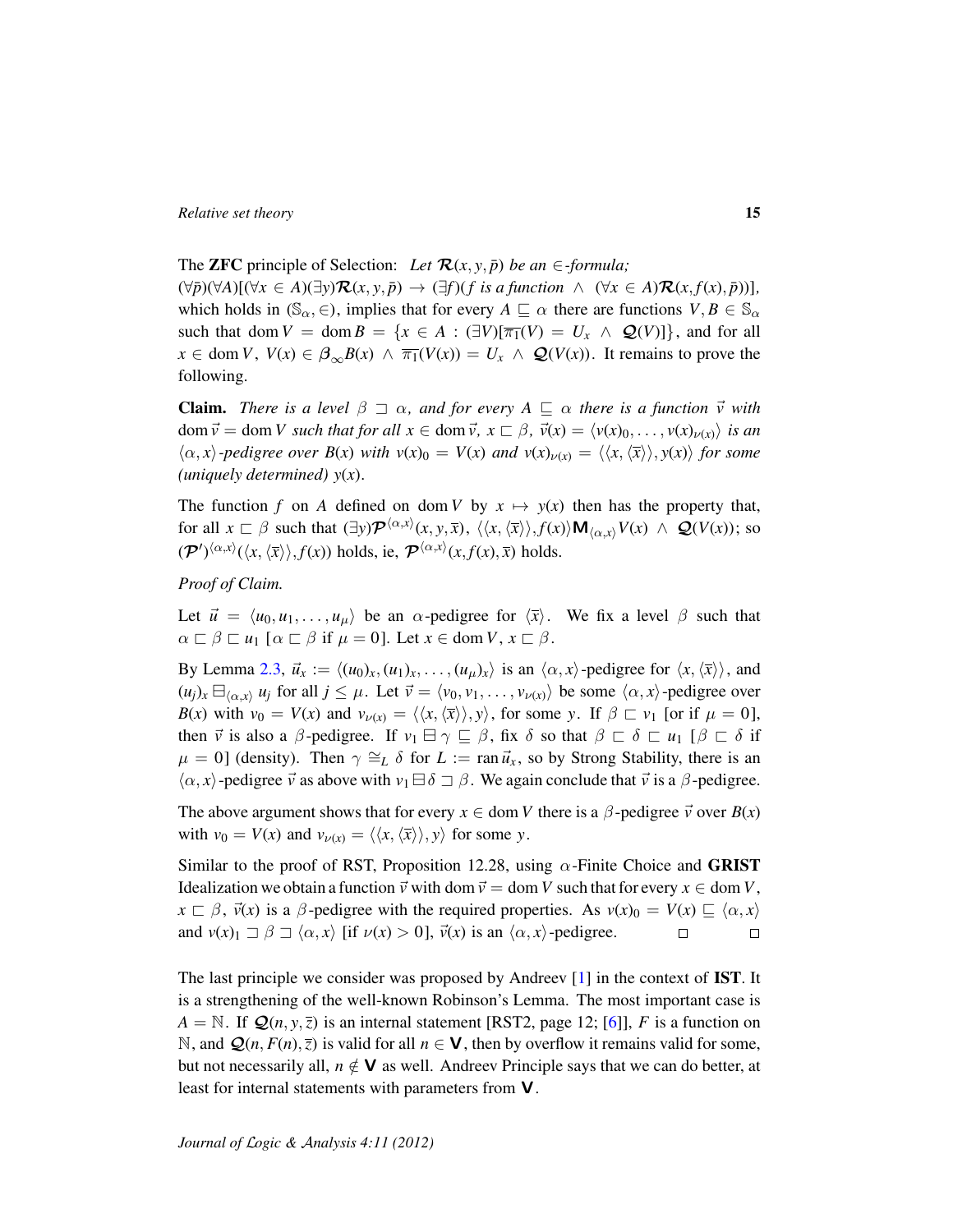**Definition 3.1** A function *F* with dom  $F = A \in V$  is called **adequate** relative to V if  $(\forall X \in \mathbf{V})(F \upharpoonright \mathbf{V} \subseteq X \rightarrow F \subseteq X)$ .

The usefulness of adequate functions comes from the following observation.

*Let*  $\mathbf{Q}(x, y, \bar{z})$  *be any internal formula. If*  $\bar{z} \in \mathbf{V}$  *and*  $\mathbf{Q}(x, F(x), \bar{z})$  *holds for all*  $x \in A \cap V$ *, then it holds for all*  $x \in A$ *.* 

**Proof** Fix  $B \in V$  such that ran  $F \subseteq B$  and let  $X = \{(x, y) \in A \times B : Q(x, y, \overline{z})\}.$ Then  $X \in V$  and the definition of adequacy for this X translates into the preceding observation.  $\Box$ 

**Theorem 3.2** For every function G defined on  $A \in V$  there exists an adequate function *F* defined on *A* such that  $F \upharpoonright \mathbf{V} = G \upharpoonright \mathbf{V}$ .

**Proof** Let  $G : A \rightarrow B$  be given, with  $A, B \in V$ . By FRIST Standardization, there is a set  $K \in \mathbf{V}$ ,  $K \subseteq \mathcal{P}(A \times B)$ , such that for all  $X \subseteq A \times B$ ,  $X \in \mathbf{V}$ ,

$$
X \in K \leftrightarrow (\forall x \in A \cap \mathbf{V})(\langle x, G(x) \rangle \in X).
$$

We note that  $X_1, X_2 \in K \cap V$  implies  $X_1 \cap X_2 \in K$ , hence, by Transfer, *K* is closed under finite intersections. Also,  $(\forall x \in A)(\exists y)(\langle x, y \rangle \in X)$  holds for all *X* ∈ *K* ∩ **V**, hence, by Transfer, for all  $X \in K$ .

For every  $a \in A$  let  $L_a = \{ \langle x, y \rangle \in A \times B : x = a \rightarrow y = G(a) \}.$ 

It is now clear that for every finite  $\{X_1, \ldots, X_n\} \subseteq K \cap V$  and  $\{a_1, \ldots, a_m\} \subseteq A \cap V$ there is a function  $F : A \rightarrow B$  such that

 $F \subseteq X_1 \cap \ldots \cap X_n \cap L_{a_1} \cap \ldots \cap L_{a_m}$ .

By Saturation (Idealization) there is *F* such that  $F \subseteq X \cap L_a$  for all  $X \in K \cap V$  and *a* ∈ *A* ∩ **V**. Clearly *F* is adequate and *F*  $\upharpoonright$  *A* = *G*  $\upharpoonright$  *A*.  $\Box$ 

Corollary 3.3 (Andreev Principle) Every external function defined on *A* ∩ V has an extension to a function *F* defined on *A* such that if  $Q(x, y, \overline{z})$  is any internal formula,  $\overline{z} \in V$  and  $Q(x, F(x), \overline{z})$  holds for all  $x \in A \cap V$ , then it holds for all  $x \in A$ .

#### A typical application of Andreev Principle.

*Let*  $\langle a_n : n \in \mathbb{N} \rangle$  *be an adequate sequence where each*  $a_n \simeq 0$  *relative to* **V***, for*  $n \in \mathbf{V}$ *. Then*  $\sum_{n=0}^{\infty} |a_n| \simeq 0$  *relative to* **V**.

**Proof** For any fixed  $\varepsilon > 0$ ,  $\varepsilon \in \mathbf{V}$ , the statement  $\mathcal{Q}(n, a, \varepsilon)$ :  $|a| < \varepsilon/2^n$  is internal and  $|a_n| < \varepsilon/2^n$  holds for all  $n \in \mathbb{N} \cap \mathbf{V}$ . Hence,  $|a_n| < \varepsilon/2^n$  holds for all  $n \in \mathbb{N}$ . It follows that  $\sum_{n=0}^{\infty} |a_n| < 2\varepsilon$ . As  $\varepsilon \in \mathbf{V}$  is arbitrary,  $\sum_{n=0}^{\infty} |a_n| \simeq 0$ .  $\Box$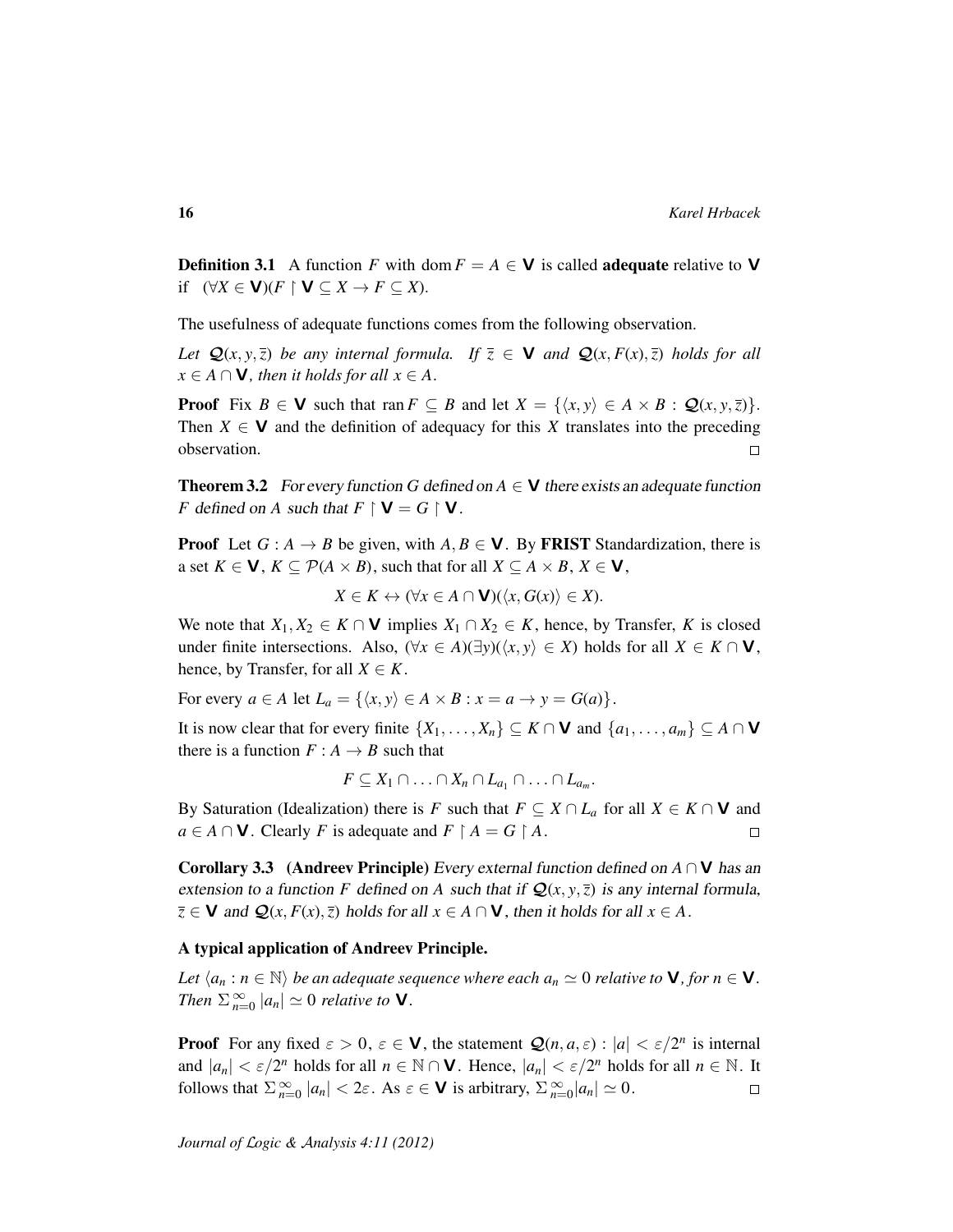# <span id="page-16-0"></span>4 Relative continuity

**Definition 4.1** (RST2, Definition 2.17) The function f is (uniformly)  $(V_1, V_2)$ – continuous if  $x \simeq_{V_1} x'$  implies  $f(x) \simeq_{V_2} f(x')$ , for all  $x, x' \in \text{dom} f$ . The function *f* is **V–continuous** if it is  $(V, V)$ -continuous.

RST2, Theorem 2.10 shows that for every function *f* there is a finite set  $\{v_0, \ldots, v_n\}$ such that  $\mathbf{V}(\cdot) = \mathbf{V}(v_0) \subset \mathbf{V}(v_1) \subset \ldots \subset \mathbf{V}(v_n)$  and, for all  $\mathbf{V}(v_i) \subseteq \mathbf{V} \subset \mathbf{V}(v_{i+1})$  [all  $V(v_i) \subseteq V$  if  $i = n$ , the function f is  $V(v_i)$ –continuous if and only if f is V–continuous if and only if *f* is not  $V(v_{i+1})$ –continuous. Here we study  $(V_1, V_2)$ –continuity for  $\mathbf{V}_1 \neq \mathbf{V}_2$ . We consider only functions  $f : [a, b] \rightarrow [c, d]$  where  $a, b, c, d \in \mathbf{V}(\cdot)$ , for simplicity.

(I)  $(V_1, V_2)$ –continuity for  $V_1 \subset V_2$ .

**Definition 4.2** The function *f* is **V**–constant if  $(\forall x, y \in \text{dom } f)(f(x) \simeq_\mathbf{V} f(y)).$ 

**Proposition 4.3** If  $V_1 \subset V_2$  and f is  $(V_1, V_2)$ –continuous, then f is  $V_2$ –constant.

**Proof** Fix a natural number  $N \in V_2$ ,  $N \notin V_1$ . For  $x, y \in [a, b]$ ,  $x < y$ , let  $\Delta x$  := (*y*−*x*)/*N* and *x*<sub>*i*</sub> := *x* + *i*  $\cdot$   $\Delta x$  for *i* ≤ *N*. Then  $\Delta x \simeq$   $\mathbf{v}_1$  0, so *x<sub>i</sub>*  $\simeq$   $\mathbf{v}_1$  *x<sub>i+1</sub>*, and *f*( $x_i$ )  $\simeq$   $\mathbf{v}_2$  *f*( $x_{i+1}$ ) by ( $\mathbf{V}_1$ ,  $\mathbf{V}_2$ )–continuity. Let  $\varepsilon := \max\{|f(x_{i+1}) - f(x_i)| : i < N\}$ ; note that  $\varepsilon \simeq \mathbf{v}_2$  0. We have  $| f(y) - f(x) | \leq \sum_{i \leq N} | f(x_{i+1}) - f(x_i) | \leq \varepsilon \cdot N \simeq \mathbf{v}_2$  0, because  $\varepsilon \simeq_{\mathbf{V}_2} 0$  and  $N \in \mathbf{V}_2$ . Hence  $f(x) \simeq_{\mathbf{V}_2} f(y)$ .  $\Box$ 

Corollary 4.4 If *f* is  $(V_1, V_2)$ –continuous for  $V_1 \subset V_2$ , then *f* is  $(V, V_2)$ –continuous for all **V**, and **V**–continuous for all **V**  $\subseteq$  **V**<sub>2</sub>.

If  $f$  is  $V$ -constant for all  $V$ , then  $f$  is constant. Otherwise, there is a coarsest level  $V$ such that *f* is not **V**-constant [by Granularity]; we denote it  $V_f$ . Then *f* is  $(V_1, V_2)$ continuous for all  $V_1$  and all  $V_2 \subset V_f$ , and is not  $(V_1, V_2)$ –continuous for any  $V_1 \subset V_2$  when  $V_f \subseteq V_2$ . These observations completely describe the behavior of  $(V_1, V_2)$ –continuity for the case  $V_1 \subset V_2$ .

(II)  $(V_1, V_2)$ –continuity for  $V_2 \subset V_1$ .

If *f* is **V**–continuous for some **V** such that  $V_2 \subseteq V \subseteq V_1$ , then trivially it is  $(V_1, V_2)$ – continuous. Hence it remains to investigate the case when  $\mathbf{V}(v_i) \subseteq \mathbf{V}_2 \subset \mathbf{V}_1 \subset \mathbf{V}(v_{i+1})$ and *f* is **V**–discontinuous for all  $\mathbf{V}(v_i) \subseteq \mathbf{V} \subset \mathbf{V}(v_{i+1})$ .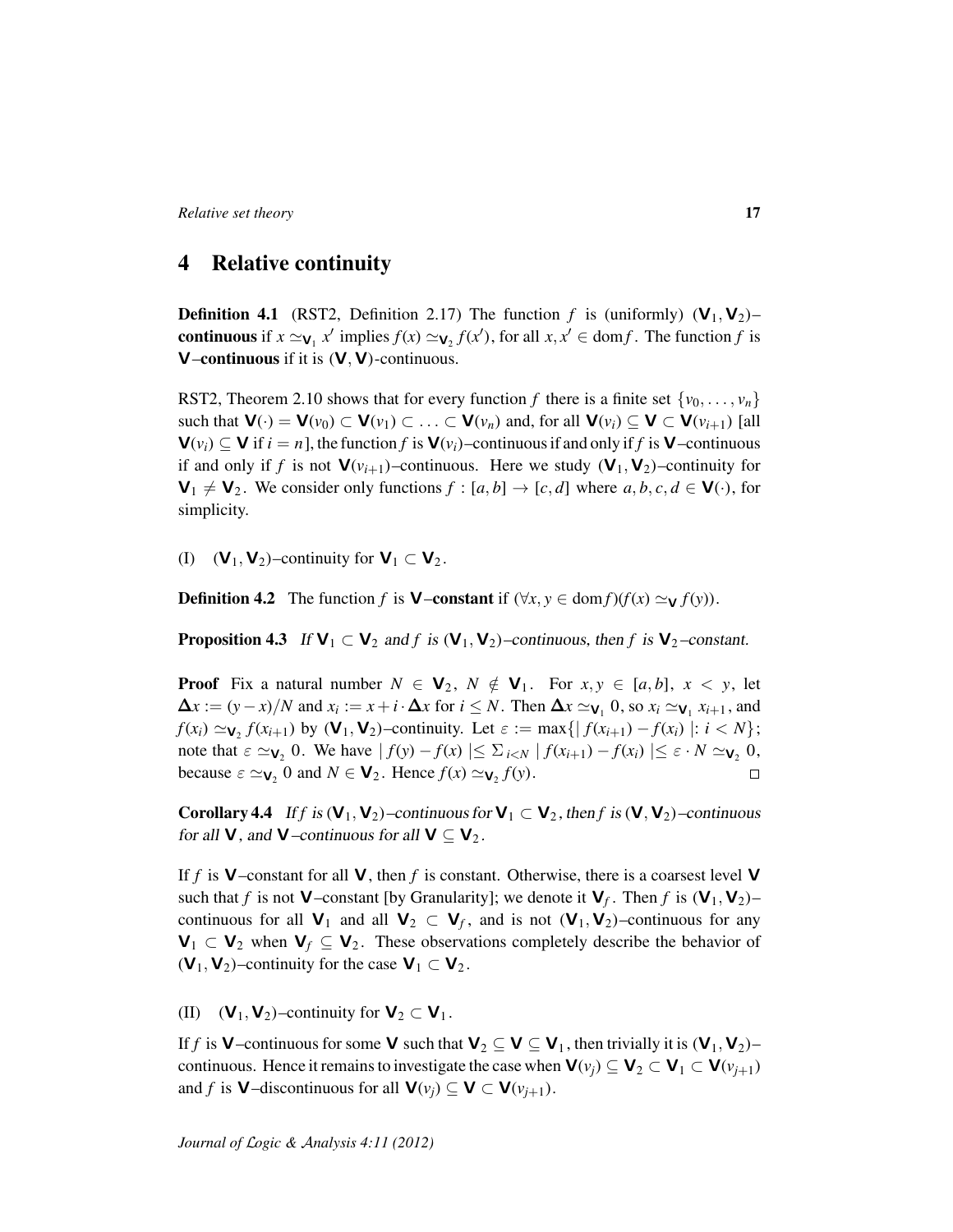Let us fix  $V_2$  such that  $V(v_j) \subseteq V_2 \subset V(v_{j+1})$ . Since f is  $V_2$ -discontinuous,

$$
(\exists x, x' \in [a, b])(x \simeq_{\mathbf{V}_2} x' \ \land \ |f(x) - f(x')| > \varepsilon)
$$

holds for some  $\varepsilon > 0$ ,  $\varepsilon \in V_2$ .

By Local Transfer,  $(\exists x, x' \in [a, b])(x \simeq_{\mathbf{V}} x' \land |f(x) - f(x')| > \varepsilon)$  is then true for some  $V \supset V_2$ , so *f* is also  $(V, V_2)$ –discontinuous. This argument also shows that there is no finest level **V** such that *f* is  $(V, V_2)$ –discontinuous.

Each such  $V_2$  determines a "cut" in the ordering of levels by  $\subseteq$ . The "lower class" of the "cut" consists of those **V** for which *f* is  $(V, V_2)$ -discontinuous, and the "upper class" of those for which  $f$  is  $(V, V_2)$ –continuous (the latter can be empty). These "cuts" increase with  $V_2$ : If  $V_2 \subseteq V'_2$  and *f* is  $(V, V_2)$ -discontinuous, then *f* is  $(V, V'_2)$ -discontinuous. The "upper class" may or may not have a coarsest "element," as the two following examples show.

**Example 1.** Let  $h \simeq \mathbf{v}$  0 for all  $\mathbf{V} \subset \mathbf{V}(h) \supset \mathbf{V}(\cdot)$  [see RST2, Corollary 2.16].



The function *g*<sub>1</sub> is **V**–discontinuous for all **V**. If **V**  $\subset$  **V**(*h*), then *g*<sub>1</sub> is (**V**, **V**(·))– discontinuous. If  $V(h) \subseteq V$ , then  $g_1$  is  $(V, V(\cdot))$ –continuous.

**Example 2.** Let  $\{v_0, \ldots, v_n\}$  be a level set with  $n \notin V(\cdot)$ , and  $\{h_0, \ldots, h_n\}$  be as in RST2, Corollary 2.16; ie,  $\mathbf{V}(h_i) = \mathbf{V}(v_i)$  and  $h_i$  is ultrasmall relative to all  $\mathbf{V} \subset \mathbf{V}(h_i)$ .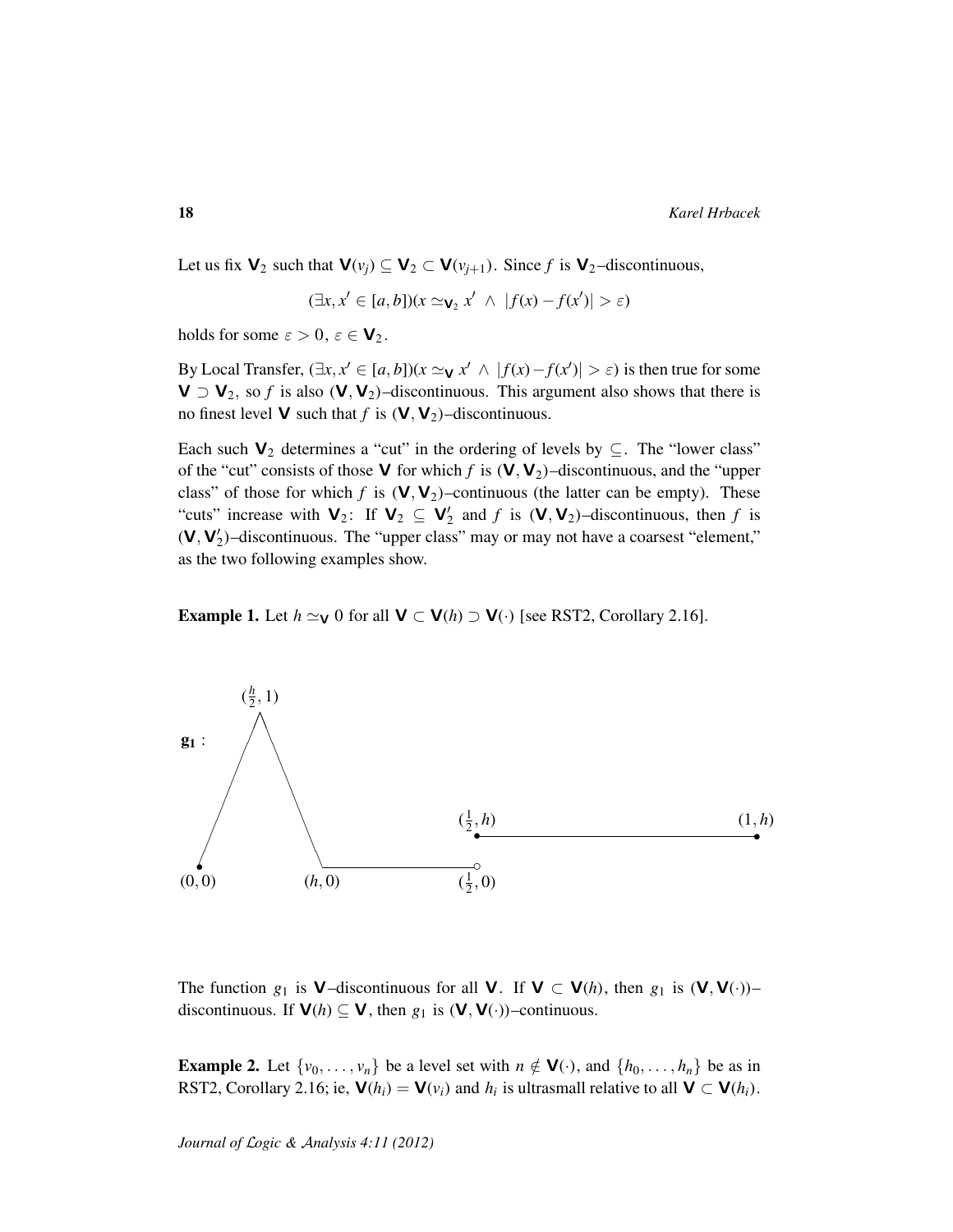$$
\begin{pmatrix}\n(\frac{h_1}{2}, 1) \\
\frac{h_2}{2}, \frac{h_3}{2}\n\end{pmatrix}
$$
\n
$$
\begin{pmatrix}\n(\frac{1}{2} + \frac{h_2}{2}, \frac{1}{2}) \\
\frac{h_3}{2}, \frac{1}{2}\n\end{pmatrix}
$$
\n
$$
\begin{pmatrix}\n(\frac{2}{3} + \frac{h_3}{2}, \frac{1}{3}) \\
\frac{h_1}{2} & \frac{1}{2} + h_2 & \frac{2}{3} & \frac{2}{3} + h_3 & \frac{h_1}{n} - \frac{h_2}{n} & \frac{h_3}{n} \\
\frac{h_2}{2} & \frac{1}{2} + h_2 & \frac{2}{3} & \frac{2}{3} + h_3 & \frac{h_1}{n} - \frac{h_2}{n} & \frac{h_3}{n} \\
\frac{h_2}{2} & \frac{h_2}{2} & \frac{1}{2} + h_2 & \frac{2}{3} & \frac{2}{3} + h_3 & \frac{h_2}{n} - \frac{h_3}{n} & \frac{h_4}{n} \\
\frac{h_3}{2} & \frac{h_4}{2} & \frac{h_5}{2} & \frac{h_5}{2} & \frac{h_6}{2} & \frac{h_7}{2} & \frac{h_8}{2} \\
\frac{h_8}{2} & \frac{h_9}{2} & \frac{h_9}{2} & \frac{h_9}{2} & \frac{h_1}{2} & \frac{h_2}{2} & \frac{h_3}{2} & \frac{h_4}{2} & \frac{h_5}{2} & \frac{h_6}{2} \\
\frac{h_1}{2} & \frac{h_2}{2} & \frac{h_3}{2} & \frac{h_2}{2} & \frac{h_3}{2} & \frac{h_4}{2} & \frac{h_5}{2} & \frac{h_6}{2} & \frac{h_7}{2} & \frac{h_8}{2} & \frac{h_9}{2} & \frac{h_9}{2} & \frac{h_9}{2} & \frac{h_1}{2} & \frac{h_1}{2} & \frac{h_2}{2} & \frac{h_3}{2} & \frac{h_1}{2} & \frac{h_2}{2} & \frac{h_3}{2} & \frac{h_3}{2} & \frac{h_3
$$

If  $V \subset V(h_i)$  for some  $i \in V(\cdot)$ , then  $g_2$  is not  $(V, V(\cdot))$ –continuous, because of the spike at  $1 - 1/i$ , of width  $h_i \simeq \mathbf{v}$  0 and height  $1/i \in \mathbf{V}(\cdot)$ .

Otherwise,  $\mathbf{V}(h_i) \subseteq \mathbf{V}$  for some  $i \notin \mathbf{V}(\cdot)$  [see Proposition [6.2\]](#page-21-1). As  $\{h_0, \ldots, h_{i-1}\} \in$ **, the function**  $g_2$  **| [0, 1 − 1/***i***] ∈**  $**V**(h<sub>i-1</sub>)$  **[it is definable in**  $**V**(h<sub>i-1</sub>)$ **] and is** continuous, ie,  $V(h_{i-1})$ –continuous, hence  $(V, V(·))$ –continuous. The function *g*<sub>2</sub> ↑</sub> [1 − 1/*i*, 1] is also (**V**, **V**(·))–continuous, because it is bounded by max $\{\frac{1}{i}, h_n\} \simeq$ **v**<sub>(·)</sub> 0. Hence  $g_2$  is  $(\mathsf{V}, \mathsf{V}(\cdot))$ –continuous.

Finally, we note that  $g_2$  is not **V**—continuous for any **V**, because of the spike at  $1 - \frac{1}{i+1}$ if **, and because of the jump at**  $1 - \frac{1}{n+1}$  **if**  $**V**(h<sub>n</sub>) ⊆ **V**$ **.** 

# <span id="page-18-0"></span>5 Conservativity of variants of relative set theory over BST.

In GRIST, the ordering of levels by inclusion is dense. In contrast, Discrete GRIST [see RST, Section 12] postulates that the ordering of levels by inclusion is discrete. O'Donovan raised a question of the extent to which these two theories agree. On the one hand, they both are conservative extensions of **ZFC**, and hence they prove the same  $\in$ -statements (namely, exactly those that are provable in **ZFC**). On the other hand, clearly there are statements about levels where the two theories differ. In this section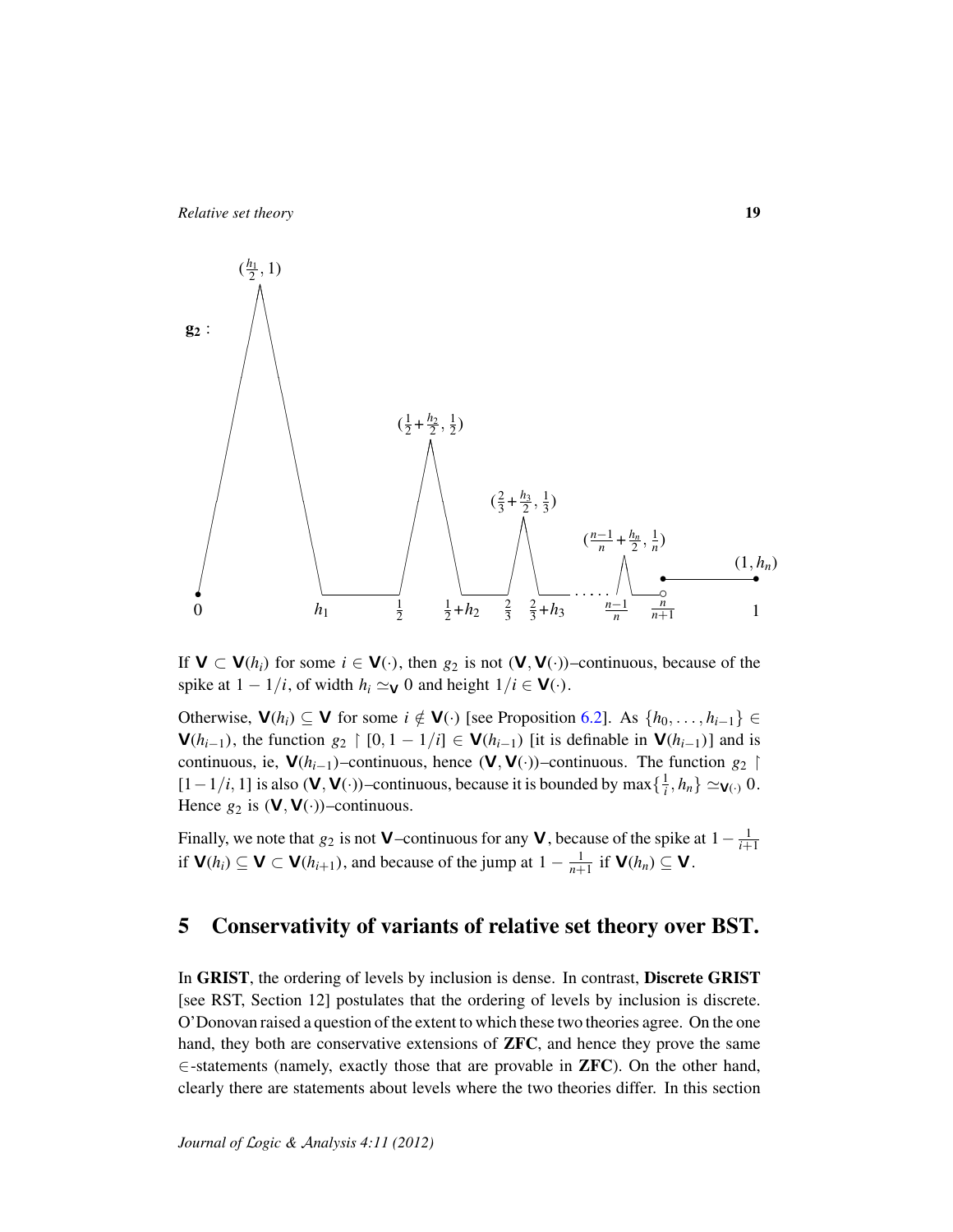we obtain a general result showing that provable statements in which no quantification over levels occurs are exactly the same in GRIST, Discrete GRIST, and other similar theories.

The theory BST is a modification of Nelson's IST [\[8\]](#page-23-8), introduced by Kanovei (see Kanovei–Reeken [\[7\]](#page-23-9) and RST, Section 5). The language of **BST** has  $\in$  and a unary predicate st(·) (" · *is standard* ").

If  $\mathcal{P}(x_1, \ldots, x_n)$  is a formula of the  $\in$ -st-language, we let  $\mathcal{P}(x_1, \ldots, x_n \mid V)$  be the formula obtained from  $\mathcal{P}(\bar{x})$  by replacing each occurrence of  $\text{st}(x)$  by  $x \in \mathbf{V}$ . We note that  $\mathcal{P}(\bar{x} \mid \mathbf{V})$  is a **V**-formula in the sense of RST2, as no quantification over levels occurs in it. Conversely, every formula  $\mathcal{Q}(\bar{x}, \mathbf{V})$  of the language of **GRIST** in which no quantification over levels occurs is of the form  $\mathcal{P}(\bar{x} \mid V)$  for some  $\in$ -st-formula  $\mathcal{P}(\bar{x})$ . The formula  $\mathcal{P}^{\mathsf{W}}(\bar{x} | \mathbf{V})$  is obtained from  $\mathcal{P}(\bar{x} | \mathbf{V})$  by replacing each occurence of  $(\forall x)(\dots)$  by  $(\forall x \in \mathbf{W})(\dots)$  and each  $(\exists x)(\dots)$  by  $(\exists x \in \mathbf{W})(\dots)$ .

Let  $\mathcal T$  be a theory in the language of GRIST. We say that  $\mathcal T$  is locally BST if

(0)  $\mathcal{T} \vdash \mathbf{R}^{\heartsuit}$  (o – iv) [see RST2], ie,  $\mathcal{T}$  proves that levels are linearly ordered by inclusion and there is a coarsest level  $\mathbb{S} := \mathbf{V}(0) = \mathbf{V}(\cdot);$ 

(1)  $\mathcal{T} \vdash \mathcal{P}(\bar{x} \mid \mathbf{V})$  and  $\mathcal{T} \vdash \mathbf{V}_1 \subset \mathbf{V}_2 \rightarrow \mathcal{P}^{\mathbf{V}_2}(\bar{x} \mid \mathbf{V}_1)$ , where  $\mathcal{P}(\bar{x})$  is any axiom of **BST**; and

(2) For every countable model M of **ZFC** there is a countable model N of  $T$  such that **M** is isomorphic to  $N \upharpoonright \mathbb{S}^N$ .

Condition (2) holds if  $\mathcal T$  is realistic over **ZFC** in the sense of RST, Section 1. The theories GRIST, Discrete GRIST, and FRIST (more precisely, the theory called **FRBST**<sub>2</sub> in [\[2\]](#page-23-5)) are all locally **BST**. It is also easy to formulate a "bounded" version of RIST which is locally BST.

<span id="page-19-0"></span>**Theorem 5.1** If  $\mathcal{T}$  is locally BST, then  $\mathcal{T} \vdash \mathcal{P}(\overline{x} \mid V)$  if and only if BST  $\vdash \mathcal{P}(\overline{x})$ .

**Proof** The "if" direction is an immediate consequence of condition (1) [and the fact that the translation  $\mathcal{P}(\bar{x}) \mapsto \mathcal{P}(\bar{x} | \mathbf{V})$  preserves logical axioms and deduction rules].

For the "only if" direction, assume that **BST**  $\nvdash \mathcal{P}(\bar{x})$ . Then there is a countable model **P** of **BST**  $\land$  ( $\exists \overline{x}$ ) $\neg$  $\mathcal{P}(\overline{x})$ . Let **M** := **P** |  $\mathbb{S}^{\mathbf{P}}$ , where  $\mathbb{S} := \{x : \text{st}(x)\}\.$  Condition (2) implies that there is a countable model N of  $T$  with N  $\restriction S^N$  isomorphic to M. By condition (1),  $\overline{P} := (|N|, \in, \mathbb{S}^N)$  is a model of **BST**. In RST, Corollary 5.9, it is proved that if  $P$ ,  $\overline{P}$  are countable models of BST with isomorphic standard universes, then P and  $\overline{P}$  are isomorphic. Hence  $\overline{P} \models (\exists \overline{x}) \neg P(\overline{x})$  and  $N \models (\exists \overline{x}) \neg P(\overline{x} \mid \mathbb{S})$ . This shows  $\mathcal{T} \not\vdash \mathcal{P}(\bar{x} \mid V).$  $\Box$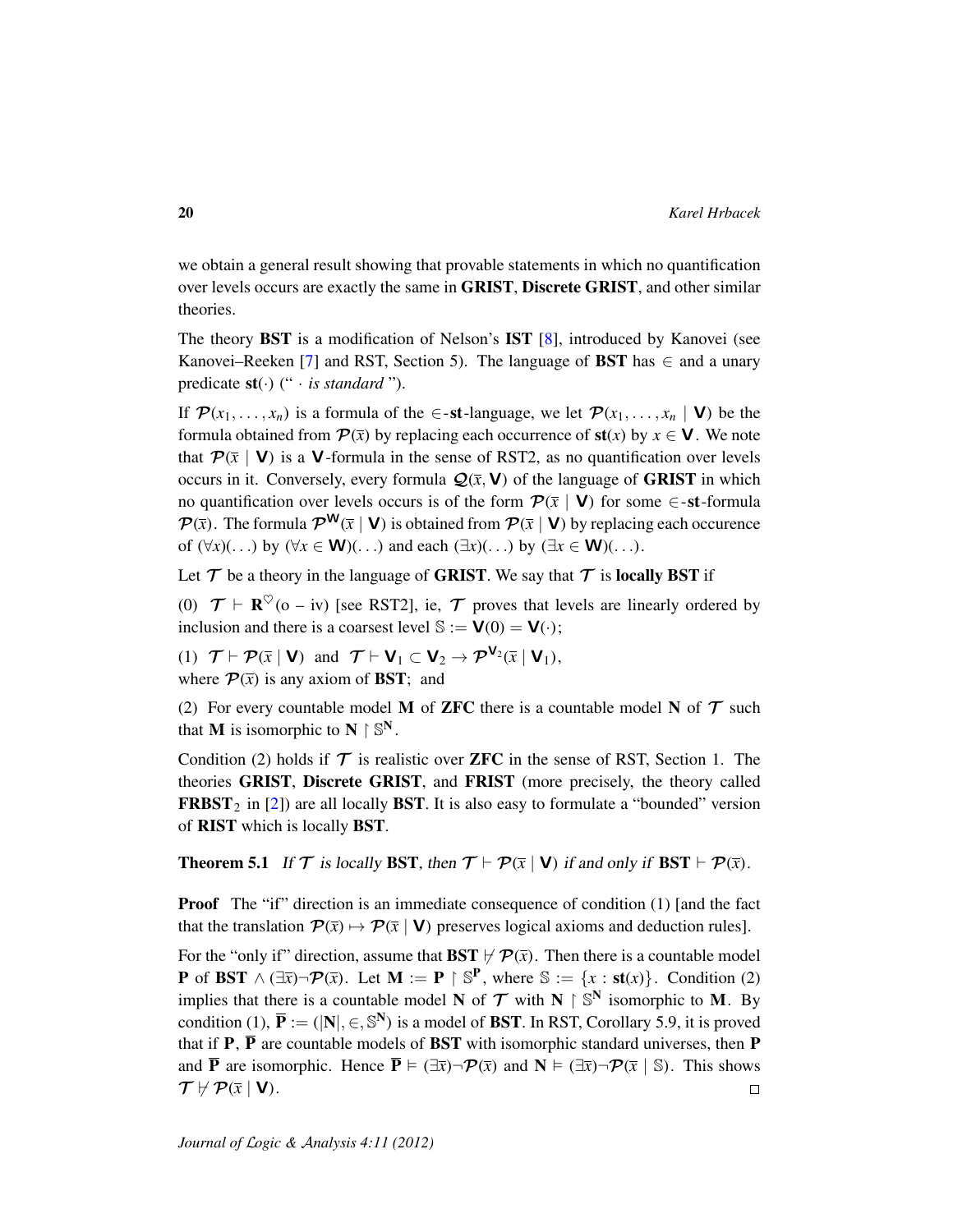Theorem [5.1](#page-19-0) can be extended to formulas with any finite list of levels. Let  $\mathbf{BST}_k$  be the theory in the language with  $\in$  and unary predicates  $st_1, \ldots, st_k$ , postulating

(i)  $\mathbf{st}_1(x) \to \mathbf{st}_2(x) \to \ldots \to \mathbf{st}_k(x)$ , and

(ii)  $\mathcal{P}^i(\bar{x})$  for  $1 \leq i \leq k$ , where  $\mathcal{P}(\bar{x})$  is any axiom of **BST**, and  $\mathcal{P}^i(\bar{x})$  is obtained from  $\mathcal{P}(\bar{x})$  by replacing each occurence of  $\mathbf{st}(x)$  by  $\mathbf{st}_i(x)$  and, if  $i < k$ , each  $(\forall x)(\dots)$ by  $(\forall x)(\mathbf{st}_{i+1}(x) \rightarrow \ldots)$  and each  $(\exists x)(\ldots)$  by  $(\exists x)(\mathbf{st}_{i+1}(x) \wedge \ldots)$ .

We note that  $\text{BST}_1$  is  $\text{BST}$  (with st replaced by  $\text{st}_1$ ) and  $\text{BST}_k$  is " $\text{BST}$  iterated *k* times." It follows immediately by induction that if **P**,  $\overline{P}$  are countable models of **BST**<sub>k</sub> with isomorphic standard universes [ie,  $P \restriction \{x \in |P| : P \models st_1(x)\}\)$  is isomorphic to  $\overline{\mathbf{P}} \restriction \{x \in |\overline{\mathbf{P}}| : \overline{\mathbf{P}} \models \mathbf{st}_1(x)\}\$ , then **P** and  $\overline{\mathbf{P}}$  are isomorphic.

Let  $\mathcal{P}(\bar{x} | V_1, \ldots, V_k)$  be the formula obtained from  $\mathcal{P}$  by replacing each occurence of  $st_i$  by  $x \in V_i$ , for all  $1 \le i \le k$ . The argument in the proof of Theorem [5.1,](#page-19-0) with obvious modifications, proves the following theorem.

<span id="page-20-1"></span>**Theorem 5.2** If  $T$  is locally BST, then

 $\mathcal{T} \vdash \mathsf{V}_1 \subset \mathsf{V}_2 \subset \ldots \subset \mathsf{V}_k \rightarrow \mathcal{P}(\bar{x} \mid \mathsf{V}_1, \mathsf{V}_2, \ldots, \mathsf{V}_k)$  if and only if  $\text{BST}_k \vdash \mathcal{P}(\bar{x})$ .

**Corollary 5.3** If T is locally BST, then  $T \vdash P(\bar{x} \mid V_1, V_2, \ldots, V_k)$  if and only if  $GRIST \vdash \mathcal{P}(\overline{x} \mid \mathbf{V}_1, \mathbf{V}_2, \ldots, \mathbf{V}_k).$ 

**Proof** For  $k = 2$  the formula  $\mathcal{P}(\bar{x} | \mathbf{V}_1, \mathbf{V}_2)$  is equivalent to

$$
(\mathbf{V}_1 \subset \mathbf{V}_2 \to \mathcal{P}(\bar{x} \mid \mathbf{V}_1, \mathbf{V}_2)) \ \wedge \ (\mathbf{V}_2 \subset \mathbf{V}_1 \to \mathcal{P}(\bar{x} \mid \mathbf{V}_1, \mathbf{V}_2)) \ \wedge \ \mathcal{P}(\bar{x} \mid \mathbf{V}_1, \mathbf{V}_1).
$$

The claim follows from Theorems [5.2](#page-20-1) and [5.1.](#page-19-0) Similarly for  $k > 2$ .

 $\Box$ 

# <span id="page-20-0"></span>6 Corrections and additions to RST.

The simplified proof of Proposition 6.10 in RST given there does not establish that  $T' \preccurlyeq_{\mathcal{U}} T$ . Below we give the original inductive proof.

**Proposition 6.1** (RST, Proposition 6.10) For every  $\lambda : \mathbb{C} \Sigma T \to \omega$  such that  $\{t \in \Sigma T : \lambda(t) \leq |t|\} \in \Sigma \mathcal{U}$  there is  $T' \preccurlyeq_{\mathcal{U}} T$  with  $\lambda_{T'} =_{\Sigma \mathcal{U}} \lambda$ .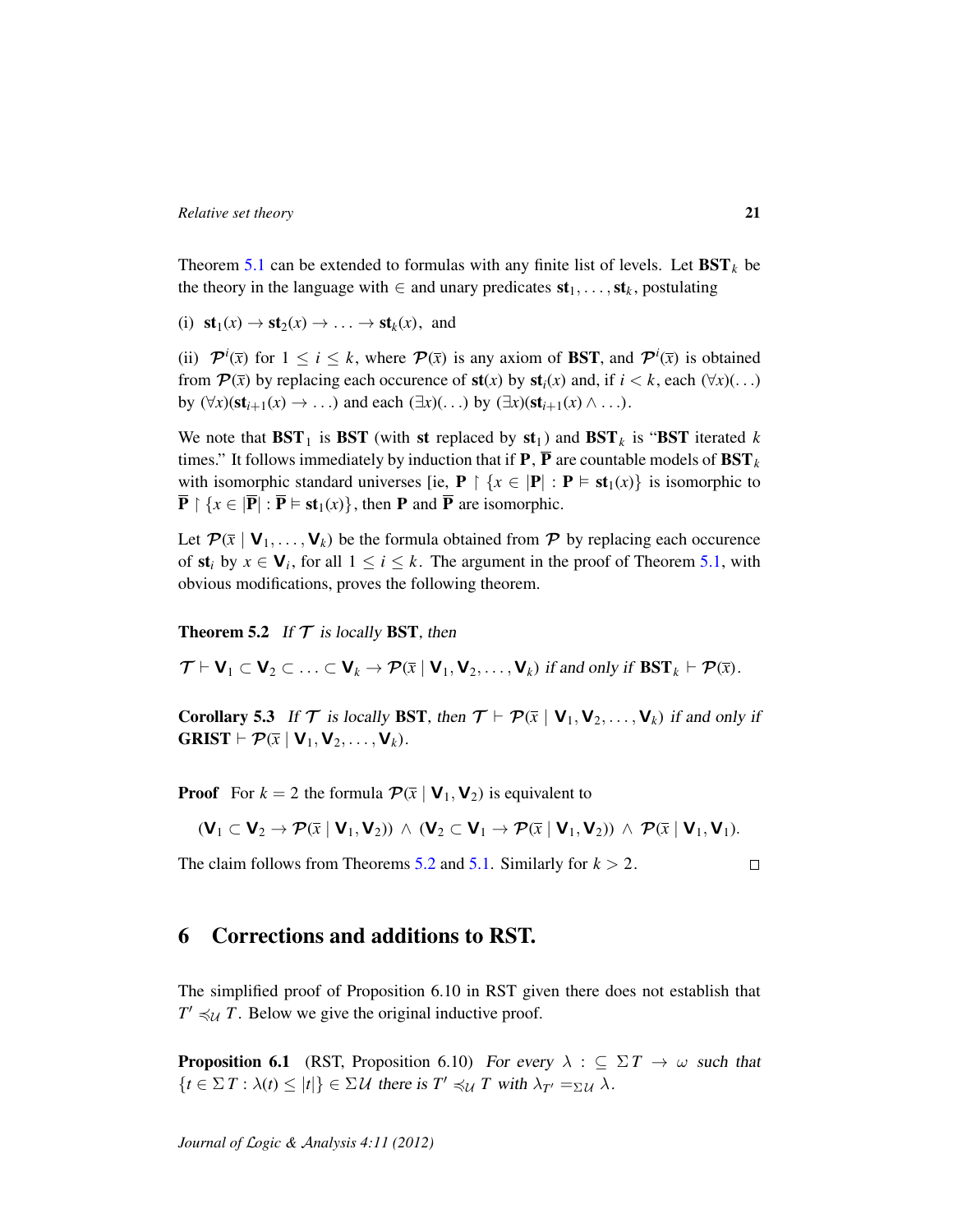**Proof** We proceed by induction on the rank of *T*. The claim is clear if  $T = \{0\}$ .

If  $\{t \in \Sigma T : \lambda(t) = 0\} \in \Sigma \mathcal{U}$ , then  $T' = \{0\}$  has the required properties. From now on we assume that  $\{t \in \Sigma T : \lambda(t) > 0\} \in \Sigma \mathcal{U}$ .

By RST, Definition 6.2,  $X_0 := \{i : (X)_{\langle i \rangle} \in \Sigma \mathcal{U}_{\langle i \rangle}\} \in \mathcal{U}(0)$ . For each  $i \in X_0$ ,  $s \in (X)_{\langle i \rangle}$ implies  $\langle i \rangle \sim s \in X$ , so  $\lambda(\langle i \rangle \sim s) > 0$ ; let  $\lambda_i(s) = \lambda(\langle i \rangle \sim s) - 1$ . By the inductive assumption, for each  $i \in X_0$  there is  $T_i' \preccurlyeq_{\mathcal{U}_{(i)}} T_{\langle i \rangle}$  and a set  $X_i \subseteq (X)_{\langle i \rangle}$ ,  $X_i \in \Sigma \mathcal{U}_{\langle i \rangle}$ , such that  $\lambda_{T_i'}(s) = \lambda_i(s)$  for all  $s \in X_i$ .

Now let  $T' := \{0\} \cup \bigcup_{i \in X_0} \langle i \rangle \cap T'_i$ ; clearly  $T' \preccurlyeq_{\mathcal{U}} T$ . The set  $Y := \{\langle i \rangle \cap s : i \in$  $X_0, s \in X_i$   $\} \in \Sigma \mathcal{U}$  and for  $t = \langle i \rangle \cap s \in Y$ ,  $\lambda_{T'}(t) = |\pi_{T',T}(t)| = |\pi_{T'_i,T_{\langle i \rangle}}(t)| + 1 = 1$  $\lambda_{T_i'}(s) + 1 = \lambda_i(s) + 1 = \lambda(t).$  $\Box$ 

The next proposition generalizes RST, Proposition 10.5 from pedigrees to level sets.

<span id="page-21-1"></span>**Proposition 6.2** Let  $L = \{\gamma_0, \ldots, \gamma_n\}$  be a level set. For every *x* either  $x \sqsubset \gamma_0$  or  $\gamma_i \sqsubseteq x \sqsubset \gamma_{i+1}$  for some  $i < n$ , or  $\gamma_n \sqsubseteq x$ .

**Proof** Either  $x \boxminus \gamma_i$  for some  $i \leq n$ , or  $L \cup \{x\}$  is a level set, hence well-ordered by  $\sqsubseteq$ . From this, the claim follows.  $\Box$ 

The following proposition is often useful for specifying subsets of level sets.

**Definition 6.3** A formula  $\mathcal{P}(z,\overline{x})$  is **stable in**  $z$  if  $\alpha \sqsubset z \rightarrow (\mathcal{P}(z,\overline{x}) \leftrightarrow \mathcal{P}^{\alpha}(z,\overline{x}))$ .

**Examples.** (1)  $\mathcal{P}(z, X) : z \sqsubset x$  is stable in *z*. [For  $\alpha \sqsubset z$ ,  $z \sqsubset x \leftrightarrow z \sqsubset_{\alpha} x$ .]

(2) Similarly,  $\mathcal{P}(z, X)$ :  $(\exists x \in X)(x \boxminus z)$  is stable in z.

(3)  $\mathcal{P}(z, X) : (\forall v)[z \sqsubset v \rightarrow (\exists x \in X)(z \sqsubset x \sqsubseteq v)]$  is also stable in z.

<span id="page-21-0"></span>**Proposition 6.4** Let  $\mathcal{P}(z,\bar{x})$  be stable in *z*. For every  $\bar{x}$  and every level set *L* there is a (level) set *M* such that  $(\forall z)(z \in M \leftrightarrow z \in L \land \mathcal{P}(z, \overline{x}))$ .

**Proof** Let  $L = \{\gamma_0, \ldots, \gamma_n\}$ ; we consider the statement

 $\mathcal{Q}^{\alpha}(L,\overline{x})$ : ( $\exists N$ )( $\forall z$ )( $z \in N \leftrightarrow z \in L \land z \sqsupseteq_{\alpha} 0 \land \mathcal{P}^{\alpha}(z,\overline{x})$ )

and use Granularity to prove  $\mathcal{Q}^0(L,\overline{x})$ .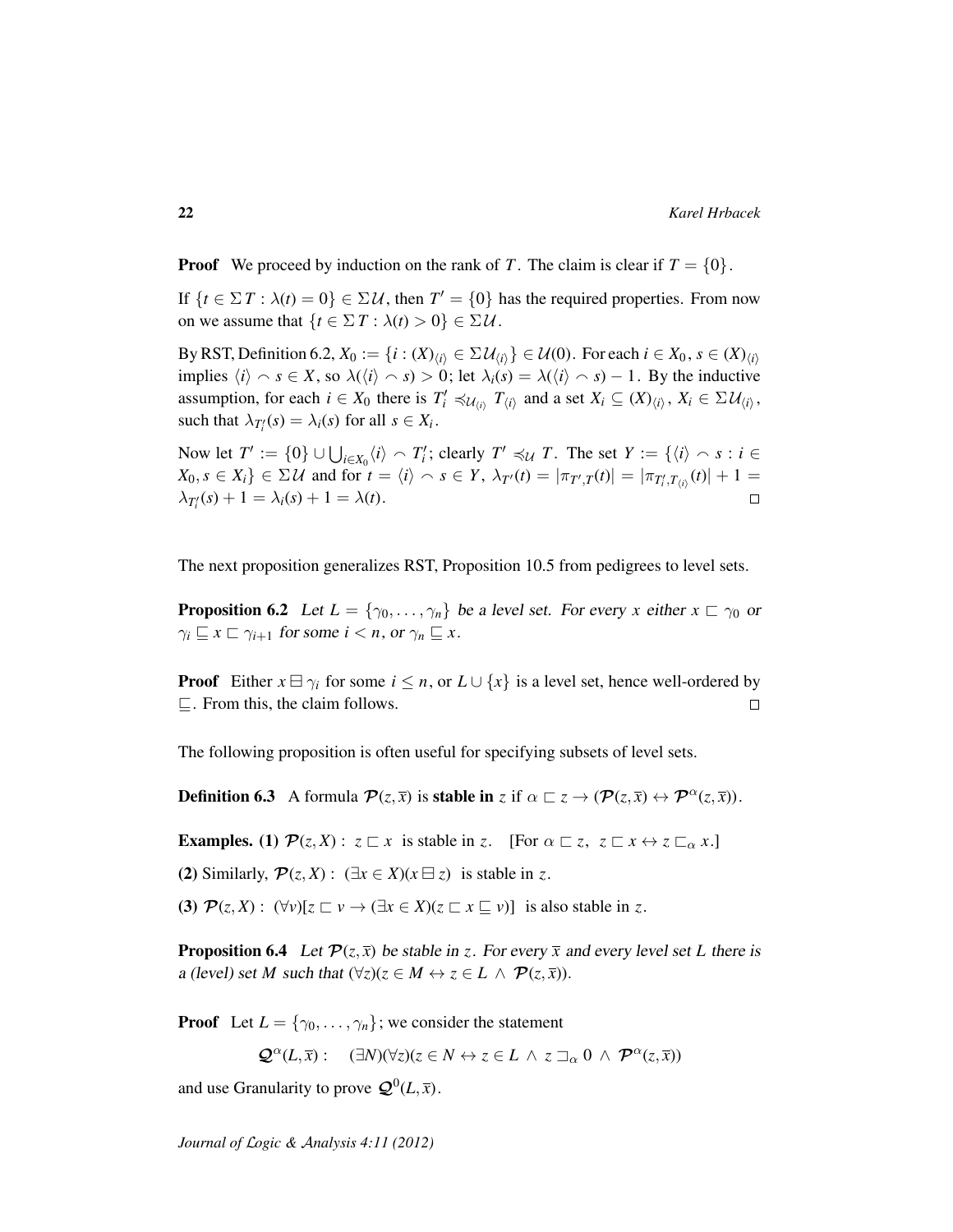The statement is true when  $L \sqsubseteq \alpha$ , with  $N = \emptyset$ . [Recall that  $L \sqsubseteq \alpha$  implies  $z \sqsubseteq \alpha$ for all  $z \in L$ ; see RST2, Proposition 1.10 (13); also note that  $L \boxminus \gamma_n$ .

By Granularity, there is a  $\subseteq$ -least level  $\alpha$  for which  $\mathcal{Q}^{\alpha}(L,\overline{x})$  holds; by the above,  $\alpha \sqsubseteq \gamma_n \boxminus L$ .

By Proposition [6.2,](#page-21-1) either  $\alpha \sqsubset \gamma_0$  or  $\gamma_i \sqsubseteq \alpha \sqsubset \gamma_{i+1}$  for some  $i < n$ , or  $\alpha \sqcup \gamma_n$ .

In the first case,  $\mathcal{Q}^{\alpha}(L,\bar{x})$  clearly implies  $\mathcal{Q}^{0}(L,\bar{x})$ , with the same *N*. In the second case,  $\mathcal{Q}^{\alpha}(L,\overline{x})$  implies  $\mathcal{Q}^{\gamma_i}(L,\overline{x})$  (with the same *N*), so  $\alpha \boxminus \gamma_i$ . Let  $\gamma_{i-1} \sqsubseteq \beta \sqsubset \gamma_i$  $[\beta \sqsubset \gamma_i \text{ if } i = 0 \text{ and } \gamma_i \sqsupset 0]$ . By stability of  $\mathcal{P}$  in  $z$ ,  $\mathcal{P}^{\beta}(z, \bar{x}) \leftrightarrow \mathcal{P}(z, \bar{x}) \leftrightarrow \mathcal{P}^{\alpha}(z, \bar{x})$ for all  $z \sqsupset \alpha$ . If  $\mathcal{P}^{\beta}(\gamma_i, \overline{x})$ , let  $N' := N \cup \{\gamma_i\}$ ; otherwise let  $N' := N$ . Then  $\mathcal{Q}^{\beta}(L, \overline{x})$ holds (with N' in place of N), and we have a contradiction. Thus  $\alpha \boxminus \gamma_0 \boxminus 0$ , and  $\mathcal{Q}^0(L,\bar{x})$  holds in this case, too. The third case is like the second, with  $i = n$ .

Let now *N* be such that  $(\forall z)(z \in N \leftrightarrow z \in L \land z \sqsupseteq 0 \land \mathcal{P}(z, \overline{x}))$ .

We set  $M := N \cup \{\gamma_0\}$  if  $\gamma_0 \boxminus 0 \wedge \mathcal{P}(\gamma_0, \overline{x})$ , and  $M := N$  otherwise. Clearly M has the required properties.  $\Box$ 

In RST, Corollary 12.7, the completeness of GRIST over ZFC is formulated as follows:

*If*  $T \supseteq ZFC$  *is a complete consistent theory (in the*  $\in$ *-language), then*  $T + GRIST$  *is a complete consistent theory (in the*  $\in$ - $\sqsubseteq$ -language).

Here we give a reformulation that is perhaps more striking.

<span id="page-22-0"></span>**Theorem 6.5** Let P be any formula (in the  $\in$ - $\Box$ -language). If **GRIST** + P is a conservative extension of **ZFC**, then **GRIST**  $\vdash \mathcal{P}$ .

**Proof** Assume that GRIST  $+$  ( $\neg$ *P*) is consistent. Let  $\overline{G}$  be a complete consistent extension of this theory, and let  $\overline{T}$  be the restriction of  $\overline{G}$  to formulas in the  $\in$ -language. Then  $\overline{T} \supset ZFC$  is complete and consistent. By RST, Corollary 12.7,  $\overline{T}$  + GRIST is complete and consistent, so  $\overline{T}$  + GRIST =  $\overline{G}$  and  $\overline{T}$  + GRIST  $\vdash \neg \mathcal{P}$ . Hence  $\overline{T}$  + **GRIST** + P is inconsistent. It follows that **GRIST** + P  $\vdash \neg Q$  for some  $Q \in \overline{T}$ . Since GRIST +  $\mathcal P$  is assumed to be a conservative extension of **ZFC**, we have also **ZFC**  $\vdash \neg \mathcal{Q}$  and  $\neg \mathcal{Q} \in \overline{T}$ , a contradiction.  $\Box$